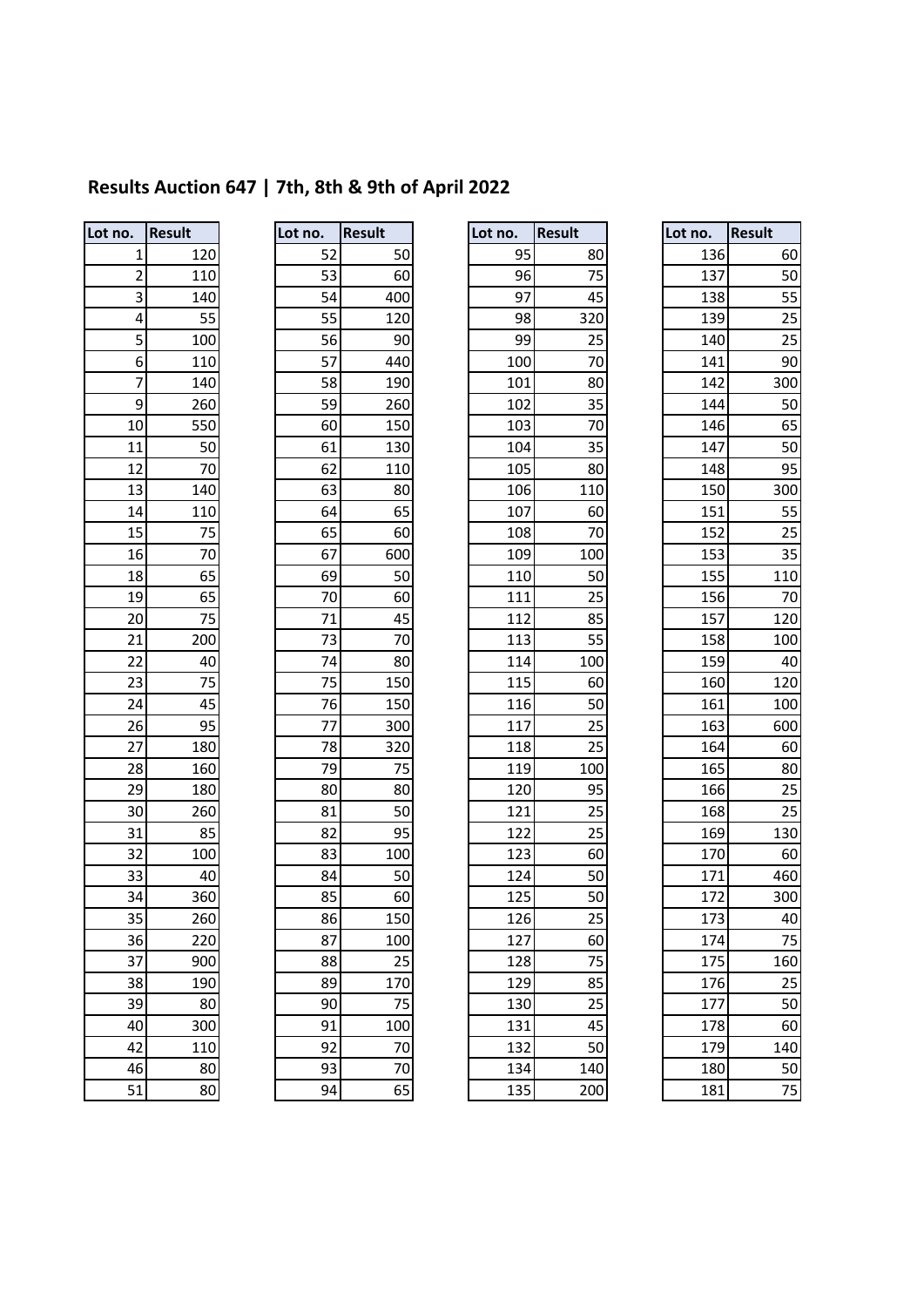| Lot no. | <b>Result</b> |
|---------|---------------|
| 182     | 200           |
| 183     | 100           |
| 184     | 400           |
| 185     | 55            |
| 186     | 240           |
| 187     | 50            |
| 189     | 75            |
| 190     | 50            |
| 191     | 240           |
| 192     | 440           |
| 193     | 50            |
| 195     | 60            |
| 196     | 120           |
| 197     | 110           |
| 198     | 50            |
| 199     | 75            |
| 200     | 50            |
| 201     | 160           |
| 202     | 100           |
| 203     | 25            |
| 205     | 35            |
| 206     | 140           |
| 207     | 100           |
| 208     | 65            |
| 210     | 110           |
| 211     | 60            |
| 212     | 80            |
| 213     | 65            |
| 214     | 75            |
| 215     | 100           |
| 216     | 150           |
| 217     | 60            |
| 218     | 50            |
| 219     | 35            |
| 220     | 25            |
| 221     | 25            |
| 222     | 25            |
| 223     | 50            |
|         | 60            |
| 226     | 50            |

| Lot no. | <b>Result</b> |
|---------|---------------|
| 227     | 25            |
| 228     | 25            |
| 229     | 160           |
| 230     | 80            |
| 231     | 50            |
| 232     | 110           |
| 233     | 80            |
| 234     | 55            |
| 235     | _<br>25       |
| 236     | 55            |
| 237     | 35            |
| 238     | 80            |
| 239     | 40            |
| 240     | 50            |
| 241     | 25            |
| 242     | 50            |
| 243     | 60            |
| 244     | 30            |
| 245     | 55            |
| 246     | 75            |
| 247     | 300           |
| 248     | 65            |
| 249     | 65            |
| 250     | 50            |
| 252     | 100           |
| 253     | 60            |
| 254     | 25            |
| 255     | 35            |
| 256     | 25            |
| 257     | 85            |
| 258     | 70            |
| 259     | 120           |
| 260     | 55            |
| 261     | 50            |
| 262     | 160           |
| 263     | 35            |
| 264     | 260           |
| 265     | 90            |
| 266     | 80            |
|         |               |

| Lot no. | <b>Result</b> | Lot no. | <b>Result</b> | Lot no. | <b>Result</b> | Lot no. | <b>Result</b> |
|---------|---------------|---------|---------------|---------|---------------|---------|---------------|
| 182     | 200           | 227     | 25            | 268     | 25            | 309     | 50            |
| 183     | 100           | 228     | 25            | 269     | 50            | 310     | 55            |
| 184     | 400           | 229     | 160           | 270     | 95            | 311     | 45            |
| 185     | 55            | 230     | 80            | 271     | 35            | 312     | 50            |
| 186     | 240           | 231     | 50            | 272     | 30            | 313     | 600           |
| 187     | 50            | 232     | 110           | 273     | 35            | 314     | 240           |
| 189     | 75            | 233     | 80            | 274     | 35            | 315     | 200           |
| 190     | 50            | 234     | 55            | 275     | 55            | 316     | 200           |
| 191     | 240           | 235     | 25            | 276     | 50            | 317     | 80            |
| 192     | 440           | 236     | 55            | 277     | 50            | 318     | 190           |
| 193     | 50            | 237     | 35            | 278     | 70            | 320     | 65            |
| 195     | 60            | 238     | 80            | 279     | 110           | 321     | 80            |
| 196     | 120           | 239     | 40            | 280     | 220           | 322     | 110           |
| 197     | 110           | 240     | 50            | 281     | 70            | 323     | 110           |
| 198     | 50            | 241     | 25            | 282     | 50            | 324     | 50            |
| 199     | 75            | 242     | 50            | 283     | 60            | 326     | 45            |
| 200     | 50            | 243     | 60            | 284     | 75            | 327     | 160           |
| 201     | 160           | 244     | 30            | 285     | 95            | 328     | 75            |
| 202     | 100           | 245     | 55            | 286     | 280           | 329     | 75            |
| 203     | 25            | 246     | 75            | 287     | 25            | 330     | 30            |
| 205     | 35            | 247     | 300           | 288     | 50            | 331     | 160           |
| 206     | 140           | 248     | 65            | 289     | 190           | 332     | 80            |
| 207     | 100           | 249     | 65            | 290     | 50            | 333     | 25            |
| 208     | 65            | 250     | 50            | 291     | 25            | 335     | 85            |
| 210     | 110           | 252     | 100           | 292     | 140           | 336     | 180           |
| 211     | 60            | 253     | 60            | 293     | 240           | 337     | 100           |
| 212     | 80            | 254     | 25            | 294     | 25            | 338     | 85            |
| 213     | 65            | 255     | 35            | 295     | 35            | 339     | 70            |
| 214     | 75            | 256     | 25            | 296     | 100           | 340     | 70            |
| 215     | 100           | 257     | 85            | 297     | 35            | 341     | 100           |
| 216     | 150           | 258     | 70            | 298     | 65            | 342     | 4C            |
| 217     | 60            | 259     | 120           | 299     | 140           | 343     | 50            |
| 218     | 50            | 260     | 55            | 300     | 75            | 344     | 50            |
| 219     | 35            | 261     | 50            | 301     | 25            | 345     | 50            |
| 220     | 25            | 262     | 160           | 302     | 150           | 346     | 240           |
| 221     | 25            | 263     | 35            | 303     | 90            | 347     | 45            |
| 222     | 25            | 264     | 260           | 304     | 160           | 349     | 100           |
| 223     | 50            | 265     | 90            | 305     | 220           | 350     | 70            |
| 225     | 60            | 266     | 80            | 307     | 85            | 351     | 50            |
| 226     | 50            | 267     | 65            | 308     | 70            | 352     | 55            |

| O.  | <b>Result</b> | Lot no. |     | <b>Result</b> | Lot no. | <b>Result</b> | Lot no. | <b>Result</b> |
|-----|---------------|---------|-----|---------------|---------|---------------|---------|---------------|
| 182 | 200           |         | 227 | 25            | 268     | 25            | 309     | 50            |
| 183 | 100           |         | 228 | 25            | 269     | 50            | 310     | 55            |
| 184 | 400           |         | 229 | 160           | 270     | 95            | 311     | 45            |
| 185 | 55            |         | 230 | 80            | 271     | 35            | 312     | 50            |
| 186 | 240           |         | 231 | 50            | 272     | 30            | 313     | 600           |
| 187 | 50            |         | 232 | 110           | 273     | 35            | 314     | 240           |
| 189 | 75            |         | 233 | 80            | 274     | 35            | 315     | 200           |
| 190 | 50            |         | 234 | 55            | 275     | 55            | 316     | 200           |
| 191 | 240           |         | 235 | 25            | 276     | 50            | 317     | 80            |
| 192 | 440           |         | 236 | 55            | 277     | 50            | 318     | 190           |
| 193 | 50            |         | 237 | 35            | 278     | 70            | 320     | 65            |
| 195 | 60            |         | 238 | 80            | 279     | 110           | 321     | 80            |
| 196 | 120           |         | 239 | 40            | 280     | 220           | 322     | 110           |
| 197 | 110           |         | 240 | 50            | 281     | 70            | 323     | 110           |
| 198 | 50            |         | 241 | 25            | 282     | 50            | 324     | 50            |
| 199 | 75            |         | 242 | 50            | 283     | 60            | 326     | 45            |
| 200 | 50            |         | 243 | 60            | 284     | 75            | 327     | 160           |
| 201 | 160           |         | 244 | 30            | 285     | 95            | 328     | 75            |
| 202 | 100           |         | 245 | 55            | 286     | 280           | 329     | 75            |
| 203 | 25            |         | 246 | 75            | 287     | 25            | 330     | 30            |
| 205 | 35            |         | 247 | 300           | 288     | 50            | 331     | 160           |
| 206 | 140           |         | 248 | 65            | 289     | 190           | 332     | 80            |
| 207 | 100           |         | 249 | 65            | 290     | 50            | 333     | 25            |
| 208 | 65            |         | 250 | 50            | 291     | 25            | 335     | 85            |
| 210 | 110           |         | 252 | 100           | 292     | 140           | 336     | 180           |
| 211 | 60            |         | 253 | 60            | 293     | 240           | 337     | 100           |
| 212 | 80            |         | 254 | 25            | 294     | 25            | 338     | 85            |
| 213 | 65            |         | 255 | 35            | 295     | 35            | 339     | 70            |
| 214 | 75            |         | 256 | 25            | 296     | 100           | 340     | 70            |
| 215 | 100           |         | 257 | 85            | 297     | 35            | 341     | 100           |
| 216 | 150           |         | 258 | 70            | 298     | 65            | 342     | 40            |
| 217 | 60            |         | 259 | 120           | 299     | 140           | 343     | 50            |
| 218 | 50            |         | 260 | 55            | 300     | 75            | 344     | 50            |
| 219 | 35            |         | 261 | 50            | 301     | 25            | 345     | 50            |
| 220 | 25            |         | 262 | 160           | 302     | 150           | 346     | 240           |
| 221 | 25            |         | 263 | 35            | 303     | 90            | 347     | 45            |
| 222 | 25            |         | 264 | 260           | 304     | 160           | 349     | 100           |
| 223 | 50            |         | 265 | 90            | 305     | 220           | 350     | 70            |
| 225 | 60            |         | 266 | 80            | 307     | 85            | 351     | 50            |
| 226 | 50            |         | 267 | 65            | 308     | 70            | 352     | 55            |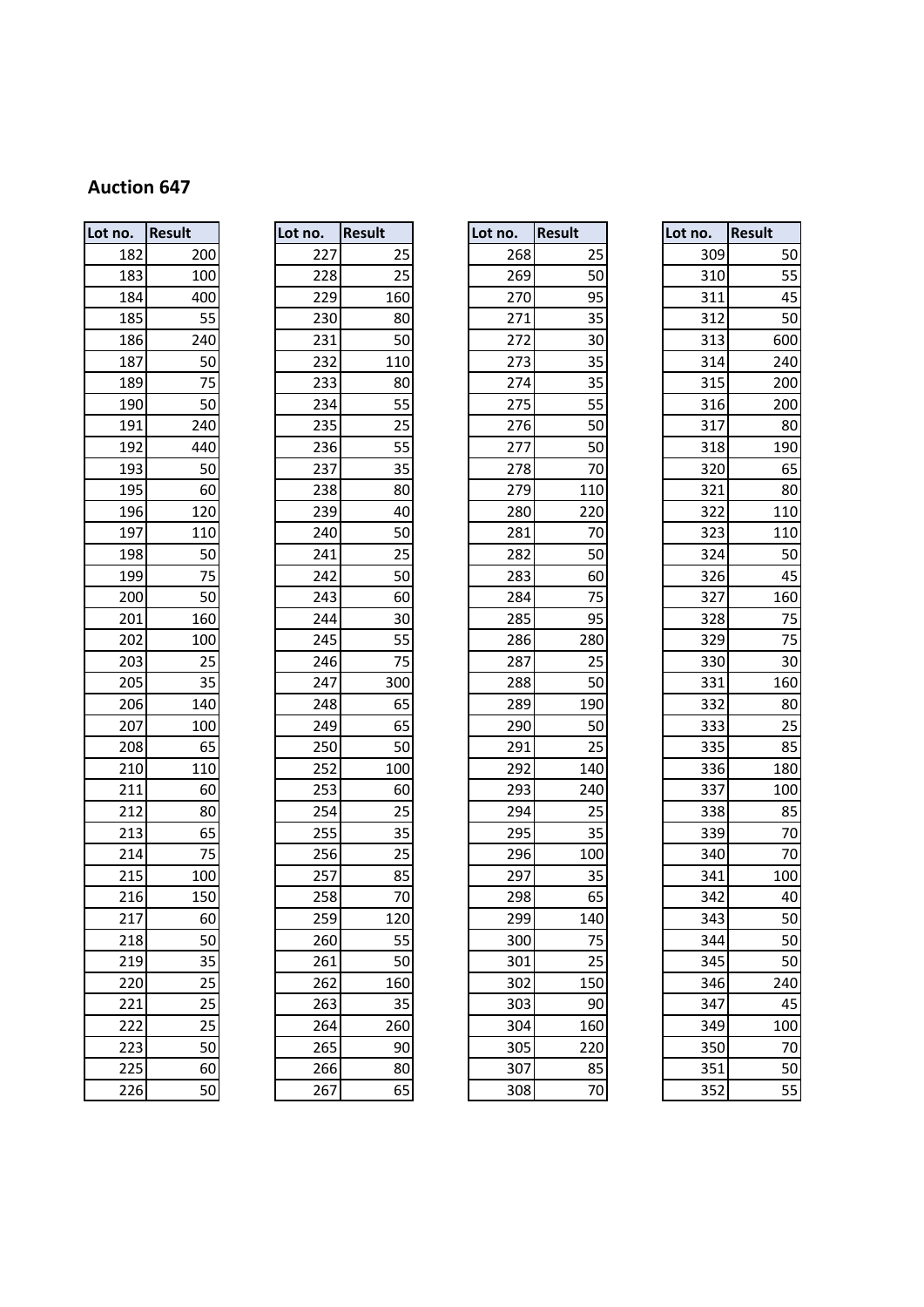| Lot no. | <b>Result</b> |
|---------|---------------|
| 353     | 55            |
| 354     | 25            |
| 355     | 25            |
| 356     | 55            |
| 357     | 90            |
| 359     | 160           |
| 360     | 65            |
| 362     | 30            |
| 363     | 45            |
| 366     | 100           |
| 367     | 190           |
| 368     | 25            |
| 369     | 95            |
| 370     | 160           |
| 371     | 550           |
| 372     | <u>120</u>    |
| 373     | 75            |
| 374     | 200           |
| 375     | 110           |
| 376     | 65            |
| 378     | 100           |
| 379     | 25            |
| 380     | 100           |
| 382     | 1500          |
| 386     | 320           |
| 387     | 90            |
| 388     | 55            |
| 389     | 110           |
| 391     | 50            |
| 392     | 50            |
| 393     | 70            |
| 394     | 50            |
| 395     | 300           |
| 396     | 25            |
| 400     | 60            |
| 402     | 50            |
| 407     | 75            |
| 408     | 25            |
| 409     | 70            |
| 411     | 150           |

| Lot no. | Result          |
|---------|-----------------|
| 413     | 25              |
| 414     | 35              |
| 415     | 25              |
| 416     | 50              |
| 417     | 35              |
| 418     | 55              |
| 419     | 100             |
| 422     | 55              |
| 423     | 95              |
| 425     | 25              |
| 426     | 70              |
| 427     | 50              |
| 429     | $\overline{25}$ |
| 430     | 25              |
| 432     | 65              |
| 433     | 50              |
| 434     | 50              |
| 435     | 80              |
| 438     | 60              |
| 439     | 25              |
| 440     | 130             |
| 441     | 50              |
| 442     | 90              |
| 443     | 90              |
| 444     | 25              |
| 445     | 90              |
| 447     | 110             |
| 450     | 25              |
| 451     | 55              |
| 452     | 50              |
| 453     | 25              |
| 454     | 30              |
| 455     | 50              |
| 456     | 55              |
| 457     | 35              |
| 459     | 150             |
| 460     | 130             |
| 461     | 260             |
| 463     | 75              |
|         |                 |

| Lot no. | <b>Result</b> | Lot no. | <b>Result</b> | Lot no. | <b>Result</b> | Lot no. | <b>Result</b>   |
|---------|---------------|---------|---------------|---------|---------------|---------|-----------------|
| 353     | 55            | 413     | 25            | 469     | 160           | 525     | 80              |
| 354     | 25            | 414     | 35            | 470     | 320           | 527     | 320             |
| 355     | 25            | 415     | 25            | 471     | 100           | 528     | 2600            |
| 356     | 55            | 416     | 50            | 472     | 120           | 529     | 320             |
| 357     | 90            | 417     | 35            | 473     | 100           | 530     | 1200            |
| 359     | 160           | 418     | 55            | 474     | 700           | 531     | 1700            |
| 360     | 65            | 419     | 100           | 475     | 150           | 532     | 700             |
| 362     | 30            | 422     | 55            | 478     | 360           | 533     | 4400            |
| 363     | 45            | 423     | 95            | 479     | 65            | 534     | 650             |
| 366     | 100           | 425     | 25            | 480     | 55            | 535     | 95C             |
| 367     | 190           | 426     | 70            | 481     | 75            | 536     | 170             |
| 368     | 25            | 427     | 50            | 482     | 60            | 537     | 90 <sub>C</sub> |
| 369     | 95            | 429     | 25            | 483     | 130           | 538     | 850             |
| 370     | 160           | 430     | 25            | 484     | 200           | 539     | 6000            |
| 371     | 550           | 432     | 65            | 486     | 1200          | 540     | 1400            |
| 372     | 120           | 433     | 50            | 487     | 110           | 541     | 340             |
| 373     | 75            | 434     | 50            | 489     | 110           | 542     | 800             |
| 374     | 200           | 435     | 80            | 490     | 25            | 543     | 380             |
| 375     | 110           | 438     | 60            | 491     | 25            | 544     | 4400            |
| 376     | 65            | 439     | 25            | 492     | 30            | 545     | 3400            |
| 378     | 100           | 440     | 130           | 493     | 60            | 546     | 600             |
| 379     | 25            | 441     | 50            | 494     | 65            | 547     | 1500            |
| 380     | 100           | 442     | 90            | 503     | 60            | 548     | 95              |
| 382     | 1500          | 443     | 90            | 504     | 75            | 549     | 340             |
| 386     | 320           | 444     | 25            | 505     | 40            | 550     | <b>380</b>      |
| 387     | 90            | 445     | 90            | 506     | 160           | 551     | 150             |
| 388     | 55            | 447     | 110           | 507     | 50            | 552     | 120             |
| 389     | 110           | 450     | 25            | 508     | 25            | 553     | 750             |
| 391     | 50            | 451     | 55            | 510     | 35            | 554     | 220             |
| 392     | 50            | 452     | 50            | 512     | 25            | 555     | 34C             |
| 393     | 70            | 453     | 25            | 514     | 100           | 557     | 6500            |
| 394     | 50            | 454     | 30            | 515     | 25            | 558     | 22000           |
| 395     | 300           | 455     | 50            | 516     | 40            | 559     | 6000            |
| 396     | 25            | 456     | 55            | 518     | 75            | 560     | 460C            |
| 400     | 60            | 457     | 35            | 519     | 360           | 561     | 7000            |
| 402     | 50            | 459     | 150           | 520     | 90            | 562     | 4200            |
| 407     | 75            | 460     | 130           | 521     | 50            | 563     | 19000           |
| 408     | 25            | 461     | 260           | 522     | 110           | 564     | 8000            |
| 409     | 70            | 463     | 75            | 523     | 80            | 565     | 400C            |
| 411     | 150           | 468     | 55            | 524     | 320           | 566     | 11000           |

| O.  | Result | Lot no. | <b>Result</b> | Lot no. | <b>Result</b> | Lot no. | <b>Result</b> |
|-----|--------|---------|---------------|---------|---------------|---------|---------------|
| 353 | 55     | 413     | 25            | 469     | 160           | 525     | 80            |
| 354 | 25     | 414     | 35            | 470     | 320           | 527     | 320           |
| 355 | 25     | 415     | 25            | 471     | 100           | 528     | 2600          |
| 356 | 55     | 416     | 50            | 472     | 120           | 529     | 320           |
| 357 | 90     | 417     | 35            | 473     | 100           | 530     | 1200          |
| 359 | 160    | 418     | 55            | 474     | 700           | 531     | 1700          |
| 360 | 65     | 419     | 100           | 475     | 150           | 532     | 700           |
| 362 | 30     | 422     | 55            | 478     | 360           | 533     | 4400          |
| 363 | 45     | 423     | 95            | 479     | 65            | 534     | 650           |
| 366 | 100    | 425     | 25            | 480     | 55            | 535     | 950           |
| 367 | 190    | 426     | 70            | 481     | 75            | 536     | 170           |
| 368 | 25     | 427     | 50            | 482     | 60            | 537     | 900           |
| 369 | 95     | 429     | 25            | 483     | 130           | 538     | 850           |
| 370 | 160    | 430     | 25            | 484     | 200           | 539     | 6000          |
| 371 | 550    | 432     | 65            | 486     | 1200          | 540     | 1400          |
| 372 | 120    | 433     | 50            | 487     | 110           | 541     | 340           |
| 373 | 75     | 434     | 50            | 489     | 110           | 542     | 800           |
| 374 | 200    | 435     | 80            | 490     | 25            | 543     | 380           |
| 375 | 110    | 438     | 60            | 491     | 25            | 544     | 4400          |
| 376 | 65     | 439     | 25            | 492     | 30            | 545     | 3400          |
| 378 | 100    | 440     | 130           | 493     | 60            | 546     | 600           |
| 379 | 25     | 441     | 50            | 494     | 65            | 547     | 1500          |
| 380 | 100    | 442     | 90            | 503     | 60            | 548     | 95            |
| 382 | 1500   | 443     | 90            | 504     | 75            | 549     | 340           |
| 386 | 320    | 444     | 25            | 505     | 40            | 550     | 380           |
| 387 | 90     | 445     | 90            | 506     | 160           | 551     | 150           |
| 388 | 55     | 447     | 110           | 507     | 50            | 552     | 120           |
| 389 | 110    | 450     | 25            | 508     | 25            | 553     | 750           |
| 391 | 50     | 451     | 55            | 510     | 35            | 554     | 220           |
| 392 | 50     | 452     | 50            | 512     | 25            | 555     | 340           |
| 393 | 70     | 453     | 25            | 514     | 100           | 557     | 6500          |
| 394 | 50     | 454     | 30            | 515     | 25            | 558     | 22000         |
| 395 | 300    | 455     | 50            | 516     | 40            | 559     | 6000          |
| 396 | 25     | 456     | 55            | 518     | 75            | 560     | 4600          |
| 400 | 60     | 457     | 35            | 519     | 360           | 561     | 7000          |
| 402 | 50     | 459     | 150           | 520     | 90            | 562     | 4200          |
| 407 | 75     | 460     | 130           | 521     | 50            | 563     | 19000         |
| 408 | 25     | 461     | 260           | 522     | 110           | 564     | 8000          |
| 409 | 70     | 463     | 75            | 523     | 80            | 565     | 4000          |
| 411 | 150    | 468     | 55            | 524     | 320           | 566     | 11000         |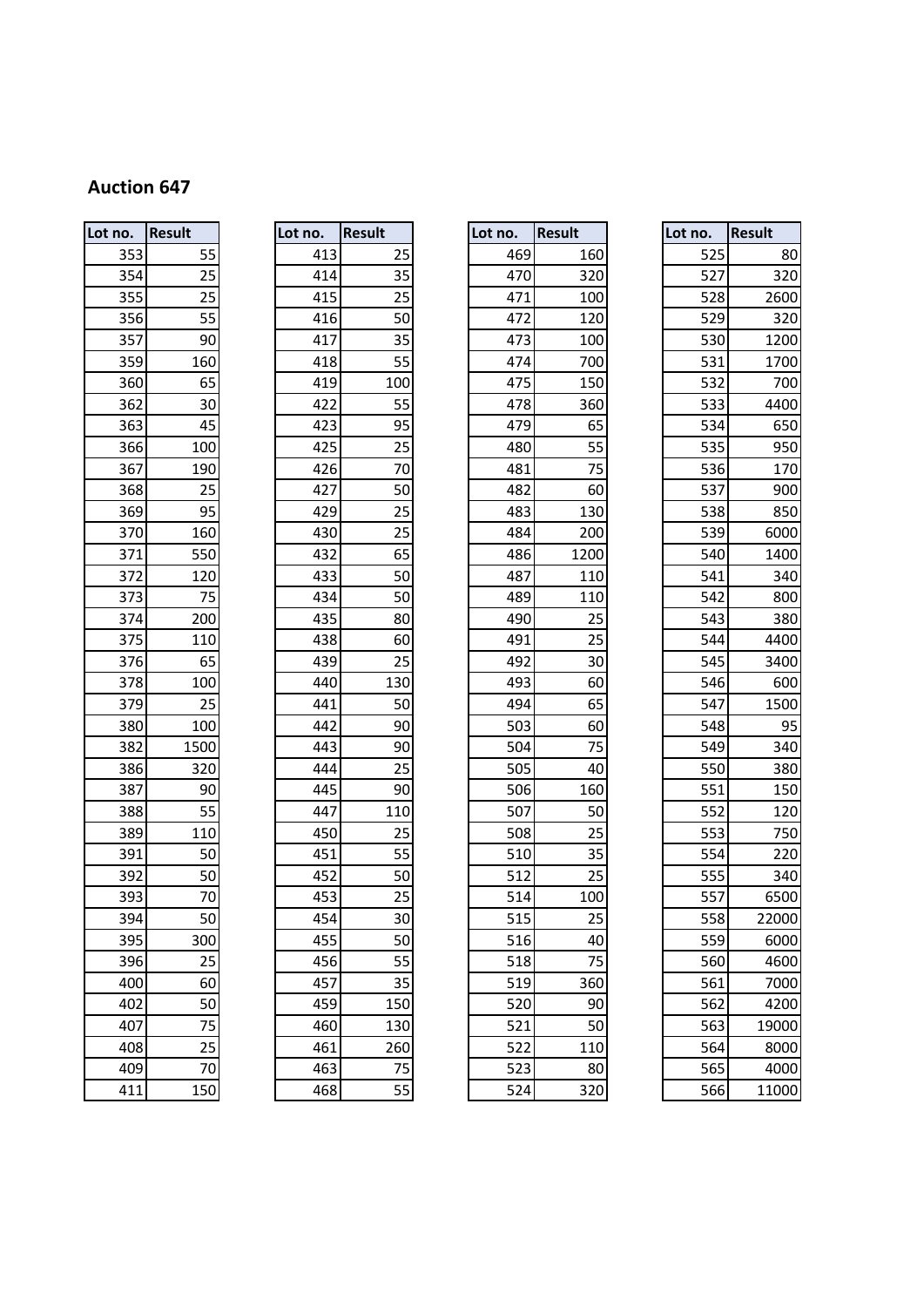| Lot no.    |  | <b>Result</b> |  |  |  |  |  |
|------------|--|---------------|--|--|--|--|--|
| 567        |  | 6000          |  |  |  |  |  |
| 568        |  | 6500          |  |  |  |  |  |
| 569        |  | 2200          |  |  |  |  |  |
| 570        |  | 3200          |  |  |  |  |  |
| 571        |  | 7000          |  |  |  |  |  |
| 572        |  | 4000          |  |  |  |  |  |
| 573        |  | 2800          |  |  |  |  |  |
| 574        |  | 2200          |  |  |  |  |  |
| 575        |  | 1500          |  |  |  |  |  |
| 576        |  | 3200          |  |  |  |  |  |
| 577        |  | 1100          |  |  |  |  |  |
| 578        |  | 650           |  |  |  |  |  |
| 579        |  | 2800          |  |  |  |  |  |
| 580        |  | 3200          |  |  |  |  |  |
| 581        |  | 5000          |  |  |  |  |  |
| 582        |  | 2800          |  |  |  |  |  |
| 583        |  | 1200          |  |  |  |  |  |
| 584        |  | 1800          |  |  |  |  |  |
| 585        |  | 440           |  |  |  |  |  |
| 586        |  | 1300<br>480   |  |  |  |  |  |
| 587        |  |               |  |  |  |  |  |
| 588        |  | 2000          |  |  |  |  |  |
| 589        |  | 220           |  |  |  |  |  |
| 590        |  | 220           |  |  |  |  |  |
| 591        |  | 750           |  |  |  |  |  |
| 592        |  | 110           |  |  |  |  |  |
| 593        |  | 260           |  |  |  |  |  |
| 594        |  | 300           |  |  |  |  |  |
| 595        |  | 80            |  |  |  |  |  |
| 596        |  | 360           |  |  |  |  |  |
| 597        |  | 300           |  |  |  |  |  |
| 598        |  | 3200          |  |  |  |  |  |
| 599        |  | 55            |  |  |  |  |  |
| 600        |  | 65            |  |  |  |  |  |
| 601        |  | 90            |  |  |  |  |  |
|            |  |               |  |  |  |  |  |
| 602<br>603 |  | 60<br>95      |  |  |  |  |  |
| 604        |  |               |  |  |  |  |  |
|            |  | 90            |  |  |  |  |  |
| 605        |  | 7C            |  |  |  |  |  |
| 606        |  | 80            |  |  |  |  |  |

| Lot no.           | <b>Result</b>  |
|-------------------|----------------|
| 607               | 80             |
| 608               | 65             |
| 609               | 70             |
| 610               | 70             |
| 611               | 100            |
| 612               | $\frac{75}{2}$ |
| 613               | $\frac{70}{1}$ |
| 614               | 70             |
| 615               | 80             |
| 616               | 55             |
| 617               | 80             |
| 618               | 200            |
| 619               | 50             |
| 620               | 170            |
| 621               | 60             |
| 622               | 150            |
| 624               | 55             |
| 627               | 170            |
| 628               | 35             |
| 629               | 320            |
| 630               | 55             |
| 631               | 55             |
| 633               | $\frac{25}{2}$ |
| 634               | 35             |
| 635               | 25             |
| 636               | 60             |
| 637               | 160            |
| 638               | 50             |
| 640               | 70             |
| 641               | 80             |
| 642               | 420            |
| 643               | 30             |
| $\overline{6}$ 44 | 110            |
| 645               | 9000           |
| 646               | 130            |
| 647               | 50             |
| 648               | 40             |
| 649               | 50             |
| 650               | 50             |
|                   |                |

| Lot no. | Result | Lot no. | <b>Result</b> | Lot no. | <b>Result</b> | Lot no. | <b>Result</b> |
|---------|--------|---------|---------------|---------|---------------|---------|---------------|
| 567     | 6000   | 607     | 80            | 652     | 60            | 703     | 160           |
| 568     | 6500   | 608     | 65            | 653     | 70            | 704     | 340           |
| 569     | 2200   | 609     | 70            | 654     | 40            | 705     | 300           |
| 570     | 3200   | 610     | 70            | 655     | 40            | 706     | 1000          |
| 571     | 7000   | 611     | 100           | 656     | 55            | 707     | 240           |
| 572     | 4000   | 612     | 75            | 658     | 40            | 708     | 400           |
| 573     | 2800   | 613     | 70            | 659     | 40            | 709     | 75            |
| 574     | 2200   | 614     | 70            | 660     | 40            | 710     | 190           |
| 575     | 1500   | 615     | 80            | 662     | 40            | 711     | 140           |
| 576     | 3200   | 616     | 55            | 663     | 40            | 712     | 85            |
| 577     | 1100   | 617     | 80            | 664     | 50            | 713     | 1200          |
| 578     | 650    | 618     | 200           | 667     | 40            | 714     | 110           |
| 579     | 2800   | 619     | 50            | 672     | 40            | 715     | 1600          |
| 580     | 3200   | 620     | 170           | 674     | 40            | 716     | 220           |
| 581     | 5000   | 621     | 60            | 675     | 100           | 717     | 420           |
| 582     | 2800   | 622     | 150           | 676     | 40            | 718     | 950           |
| 583     | 1200   | 624     | 55            | 677     | 40            | 719     | 44C           |
| 584     | 1800   | 627     | 170           | 678     | 40            | 720     | 700           |
| 585     | 440    | 628     | 35            | 679     | 40            | 721     | 110           |
| 586     | 1300   | 629     | 320           | 680     | 40            | 722     | 200           |
| 587     | 480    | 630     | 55            | 681     | 40            | 723     | 850           |
| 588     | 2000   | 631     | 55            | 682     | 50            | 725     | 550           |
| 589     | 220    | 633     | 25            | 683     | 3400          | 726     | 800           |
| 590     | 220    | 634     | 35            | 685     | 85            | 727     | 240           |
| 591     | 750    | 635     | 25            | 686     | 25            | 728     | 140           |
| 592     | 110    | 636     | 60            | 687     | 240           | 730     | 500           |
| 593     | 260    | 637     | 160           | 688     | 70            | 731     | 150           |
| 594     | 300    | 638     | 50            | 689     | 60            | 732     | 700           |
| 595     | 80     | 640     | 70            | 690     | 1300          | 733     | 550           |
| 596     | 360    | 641     | 80            | 691     | 180           | 734     | 1500          |
| 597     | 300    | 642     | 420           | 692     | 75            | 735     | 850           |
| 598     | 3200   | 643     | 30            | 693     | 160           | 736     | 32C           |
| 599     | 55     | 644     | 110           | 694     | 340           | 737     | 190           |
| 600     | 65     | 645     | 9000          | 695     | 85            | 738     | 160           |
| 601     | 90     | 646     | 130           | 696     | 150           | 739     | 200           |
| 602     | 60     | 647     | 50            | 698     | 100           | 740     | 100           |
| 603     | 95     | 648     | 40            | 699     | 260           | 741     | 3600          |
| 604     | 90     | 649     | 50            | 700     | 80            | 742     | 150           |
| 605     | 70     | 650     | 50            | 701     | 110           | 743     | 220           |
| 606     | 80     | 651     | 40            | 702     | 220           | 744     | 100           |

| O.  | Result | Lot no. | <b>Result</b> | Lot no. | <b>Result</b> | Lot no. | <b>Result</b> |
|-----|--------|---------|---------------|---------|---------------|---------|---------------|
| 567 | 6000   | 607     | 80            | 652     | 60            | 703     | 160           |
| 568 | 6500   | 608     | 65            | 653     | 70            | 704     | 340           |
| 569 | 2200   | 609     | 70            | 654     | 40            | 705     | 300           |
| 570 | 3200   | 610     | 70            | 655     | 40            | 706     | 1000          |
| 571 | 7000   | 611     | 100           | 656     | 55            | 707     | 240           |
| 572 | 4000   | 612     | 75            | 658     | 40            | 708     | 400           |
| 573 | 2800   | 613     | 70            | 659     | 40            | 709     | 75            |
| 574 | 2200   | 614     | 70            | 660     | 40            | 710     | 190           |
| 575 | 1500   | 615     | 80            | 662     | 40            | 711     | 140           |
| 576 | 3200   | 616     | 55            | 663     | 40            | 712     | 85            |
| 577 | 1100   | 617     | 80            | 664     | 50            | 713     | 1200          |
| 578 | 650    | 618     | 200           | 667     | 40            | 714     | 110           |
| 579 | 2800   | 619     | 50            | 672     | 40            | 715     | 1600          |
| 580 | 3200   | 620     | 170           | 674     | 40            | 716     | 220           |
| 581 | 5000   | 621     | 60            | 675     | 100           | 717     | 420           |
| 582 | 2800   | 622     | 150           | 676     | 40            | 718     | 950           |
| 583 | 1200   | 624     | 55            | 677     | 40            | 719     | 440           |
| 584 | 1800   | 627     | 170           | 678     | 40            | 720     | 700           |
| 585 | 440    | 628     | 35            | 679     | 40            | 721     | 110           |
| 586 | 1300   | 629     | 320           | 680     | 40            | 722     | 200           |
| 587 | 480    | 630     | 55            | 681     | 40            | 723     | 850           |
| 588 | 2000   | 631     | 55            | 682     | 50            | 725     | 550           |
| 589 | 220    | 633     | 25            | 683     | 3400          | 726     | 800           |
| 590 | 220    | 634     | 35            | 685     | 85            | 727     | 240           |
| 591 | 750    | 635     | 25            | 686     | 25            | 728     | 140           |
| 592 | 110    | 636     | 60            | 687     | 240           | 730     | 500           |
| 593 | 260    | 637     | 160           | 688     | 70            | 731     | 150           |
| 594 | 300    | 638     | 50            | 689     | 60            | 732     | 700           |
| 595 | 80     | 640     | 70            | 690     | 1300          | 733     | 550           |
| 596 | 360    | 641     | 80            | 691     | 180           | 734     | 1500          |
| 597 | 300    | 642     | 420           | 692     | 75            | 735     | 850           |
| 598 | 3200   | 643     | 30            | 693     | 160           | 736     | 320           |
| 599 | 55     | 644     | 110           | 694     | 340           | 737     | 190           |
| 600 | 65     | 645     | 9000          | 695     | 85            | 738     | 160           |
| 601 | 90     | 646     | 130           | 696     | 150           | 739     | 200           |
| 602 | 60     | 647     | 50            | 698     | 100           | 740     | 100           |
| 603 | 95     | 648     | 40            | 699     | 260           | 741     | 3600          |
| 604 | 90     | 649     | 50            | 700     | 80            | 742     | 150           |
| 605 | 70     | 650     | 50            | 701     | 110           | 743     | 220           |
| 606 | 80     | 651     | 40            | 702     | 220           | 744     | 100           |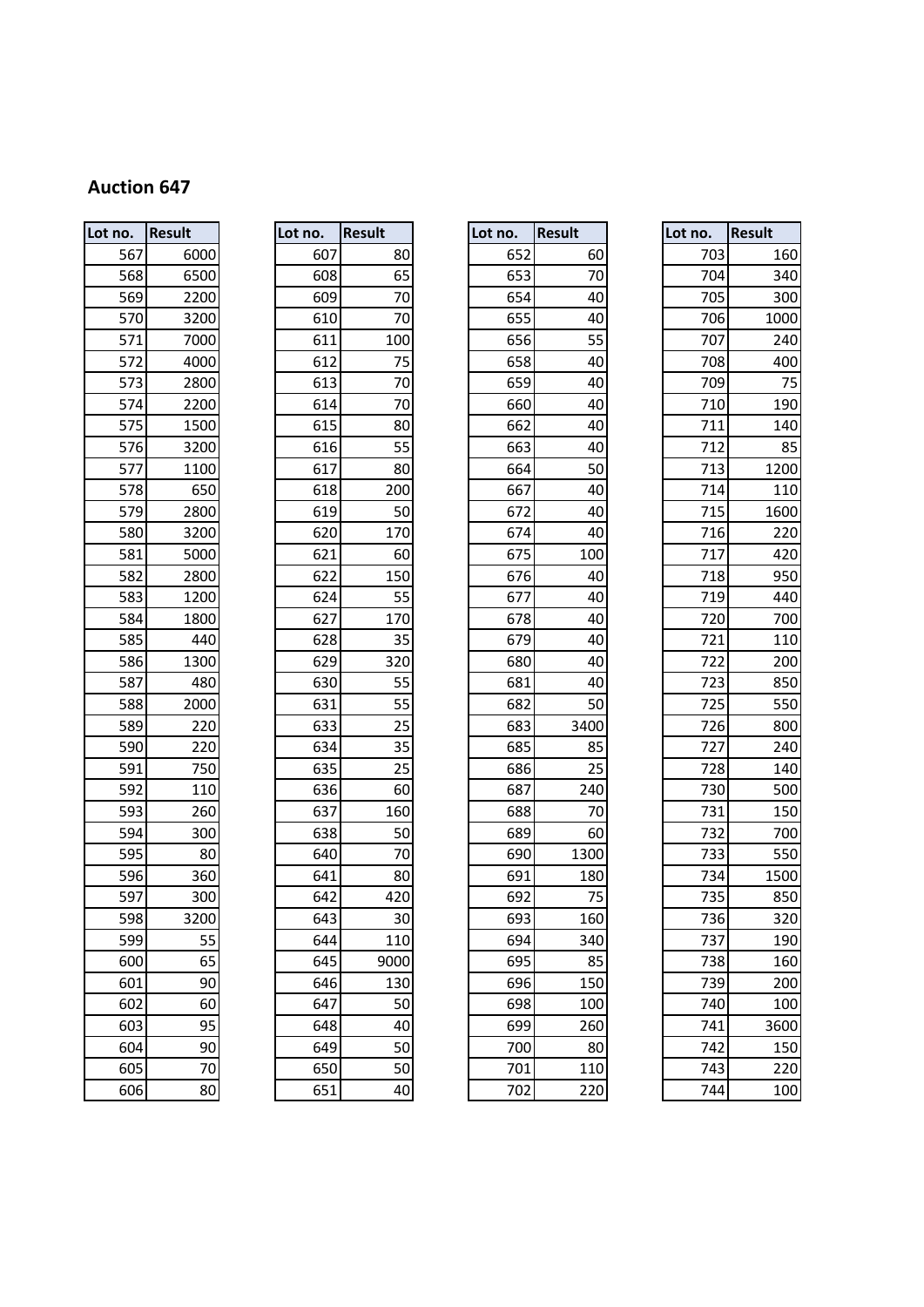| Lot no. | <b>Result</b> |
|---------|---------------|
| 745     | 2200          |
| 746     | 650           |
| 747     | 50            |
| 749     | 300           |
| 750     | 300           |
| 751     | 700           |
| 752     | 1200          |
| 753     | 220           |
| 754     | 300           |
| 755     | 190           |
| 756     | 600           |
| 757     | 55            |
| 758     | 150           |
| 759     | 190           |
| 761     | 75            |
| 762     | 320           |
| 763     | 150           |
| 764     | 110           |
| 765     | 600           |
| 766     | 300           |
| 767     | 75            |
| 768     | 340           |
| 769     | 240           |
| 770     | 50            |
| 771     | 100           |
| 773     | 750           |
| 774     | 50            |
| 775     | 900           |
| 776     | 550           |
| 777     | 140           |
| 778     | 480           |
| 779     | 50            |
| 780     | 360           |
| 781     | 130           |
| 782     | 85            |
| 783     | 160           |
| 784     | 550           |
| 785     | 1600          |
| 786     | 500           |
| 787     | 480           |

| Lot no. | <b>Result</b> |
|---------|---------------|
| 788     | 240           |
| 790     | 800           |
| 791     | 100           |
| 792     | 320           |
| 793     | 160           |
| 794     | 170           |
| 795     | 110           |
| 797     | 550           |
| 798     | 240           |
| 799     | 400           |
| 800     | 260           |
| 801     | 320           |
| 802     | 2000          |
| 803     | 550           |
| 804     | 1700          |
| 805     | 120           |
| 806     | 85            |
| 807     | 150           |
| 808     | 800           |
| 809     | 140           |
| 810     | 180           |
| 811     | 1200          |
| 812     | 320           |
| 813     | 200           |
| 814     | 550           |
| 815     | 55            |
| 816     | 140           |
| 817     | 360           |
| 818     | 100           |
| 819     | 75            |
| 820     | 340           |
| 821     | 100           |
| 822     | 360           |
| 823     | 320           |
| 824     | 340           |
| 826     | 150           |
| 827     | 180           |
| 828     | 320           |
| 829     | 150           |
|         |               |

| Lot no. | <b>Result</b> | Lot no. | <b>Result</b> | Lot no. | <b>Result</b> | Lot no. | <b>Result</b>   |
|---------|---------------|---------|---------------|---------|---------------|---------|-----------------|
| 745     | 2200          | 788     | 240           | 831     | 340           | 880     | 1000            |
| 746     | 650           | 790     | 800           | 832     | 240           | 881     | 200             |
| 747     | 50            | 791     | 100           | 833     | 420           | 882     | 200             |
| 749     | 300           | 792     | 320           | 834     | 100           | 883     | 1300            |
| 750     | 300           | 793     | 160           | 835     | 140           | 884     | 65C             |
| 751     | 700           | 794     | 170           | 836     | 320           | 885     | 4400            |
| 752     | 1200          | 795     | 110           | 837     | 280           | 886     | 1400            |
| 753     | 220           | 797     | 550           | 838     | 190           | 887     | 500             |
| 754     | 300           | 798     | 240           | 839     | 150           | 888     | 550             |
| 755     | 190           | 799     | 400           | 840     | 220           | 889     | 280             |
| 756     | 600           | 800     | 260           | 841     | 360           | 890     | 1200            |
| 757     | 55            | 801     | 320           | 843     | 1600          | 891     | 65C             |
| 758     | 150           | 802     | 2000          | 844     | 95            | 892     | 1200            |
| 759     | 190           | 803     | 550           | 845     | 120           | 893     | 340             |
| 761     | 75            | 804     | 1700          | 846     | 200           | 894     | 1100            |
| 762     | 320           | 805     | 120           | 847     | 75            | 896     | 95C             |
| 763     | 150           | 806     | 85            | 849     | 75            | 897     | 100             |
| 764     | 110           | 807     | 150           | 851     | 300           | 898     | 240             |
| 765     | 600           | 808     | 800           | 854     | 100           | 899     | 320             |
| 766     | 300           | 809     | 140           | 855     | 170           | 900     | 1400            |
| 767     | 75            | 810     | 180           | 857     | 75            | 901     | 280             |
| 768     | 340           | 811     | 1200          | 859     | 100           | 902     | 1100            |
| 769     | 240           | 812     | 320           | 860     | 480           | 903     | 700             |
| 770     | 50            | 813     | 200           | 861     | 120           | 904     | 1200            |
| 771     | 100           | 814     | 550           | 862     | 110           | 905     | 90 <sub>C</sub> |
| 773     | 750           | 815     | 55            | 863     | 1500          | 906     | 1200            |
| 774     | 50            | 816     | 140           | 864     | 110           | 907     | 500             |
| 775     | 900           | 817     | 360           | 865     | 50            | 908     | 320             |
| 776     | 550           | 818     | 100           | 866     | 170           | 909     | 260             |
| 777     | 140           | 819     | 75            | 867     |               | 910     | 700             |
| 778     | 480           | 820     | 340           | 868     | 2200          | 911     | 90C             |
| 779     | 50            | 821     | 100           | 871     | 750           | 913     | 200             |
| 780     | 360           | 822     | 360           | 872     | 85            | 914     | 1100            |
| 781     | 130           | 823     | 320           | 873     | 260           | 915     | 1100            |
| 782     | 85            | 824     | 340           | 874     | 75            | 916     | 550             |
| 783     | 160           | 826     | 150           | 875     | 200           | 917     | 1300            |
| 784     | 550           | 827     | 180           | 876     | 260           | 918     | 1400            |
| 785     | 1600          | 828     | 320           | 877     | 200           | 919     | 260             |
| 786     | 500           | 829     | 150           | 878     | 380           | 920     | 180             |
| 787     | 480           | 830     | 180           | 879     | 2000          | 921     | 300             |

| ۱O. | <b>Result</b> | Lot no. |     | <b>Result</b> | Lot no. | <b>Result</b> | Lot no. | <b>Result</b> |
|-----|---------------|---------|-----|---------------|---------|---------------|---------|---------------|
| 745 | 2200          |         | 788 | 240           | 831     | 340           | 880     | 1000          |
| 746 | 650           |         | 790 | 800           | 832     | 240           | 881     | 200           |
| 747 | 50            |         | 791 | 100           | 833     | 420           | 882     | 200           |
| 749 | 300           |         | 792 | 320           | 834     | 100           | 883     | 1300          |
| 750 | 300           |         | 793 | 160           | 835     | 140           | 884     | 650           |
| 751 | 700           |         | 794 | 170           | 836     | 320           | 885     | 4400          |
| 752 | 1200          |         | 795 | 110           | 837     | 280           | 886     | 1400          |
| 753 | 220           |         | 797 | 550           | 838     | 190           | 887     | 500           |
| 754 | 300           |         | 798 | 240           | 839     | 150           | 888     | 550           |
| 755 | 190           |         | 799 | 400           | 840     | 220           | 889     | 280           |
| 756 | 600           |         | 800 | 260           | 841     | 360           | 890     | 1200          |
| 757 | 55            |         | 801 | 320           | 843     | 1600          | 891     | 650           |
| 758 | 150           |         | 802 | 2000          | 844     | 95            | 892     | 1200          |
| 759 | 190           |         | 803 | 550           | 845     | 120           | 893     | 340           |
| 761 | 75            |         | 804 | 1700          | 846     | 200           | 894     | 1100          |
| 762 | 320           |         | 805 | 120           | 847     | 75            | 896     | 950           |
| 763 | 150           |         | 806 | 85            | 849     | 75            | 897     | 100           |
| 764 | 110           |         | 807 | 150           | 851     | 300           | 898     | 240           |
| 765 | 600           |         | 808 | 800           | 854     | 100           | 899     | 320           |
| 766 | 300           |         | 809 | 140           | 855     | 170           | 900     | 1400          |
| 767 | 75            |         | 810 | 180           | 857     | 75            | 901     | 280           |
| 768 | 340           |         | 811 | 1200          | 859     | 100           | 902     | 1100          |
| 769 | 240           |         | 812 | 320           | 860     | 480           | 903     | 700           |
| 770 | 50            |         | 813 | 200           | 861     | 120           | 904     | 1200          |
| 771 | 100           |         | 814 | 550           | 862     | 110           | 905     | 900           |
| 773 | 750           |         | 815 | 55            | 863     | 1500          | 906     | 1200          |
| 774 | 50            |         | 816 | 140           | 864     | 110           | 907     | 500           |
| 775 | 900           |         | 817 | 360           | 865     | 50            | 908     | 320           |
| 776 | 550           |         | 818 | 100           | 866     | 170           | 909     | 260           |
| 777 | 140           |         | 819 | 75            | 867     |               | 910     | 700           |
| 778 | 480           |         | 820 | 340           | 868     | 2200          | 911     | 900           |
| 779 | 50            |         | 821 | 100           | 871     | 750           | 913     | 200           |
| 780 | 360           |         | 822 | 360           | 872     | 85            | 914     | 1100          |
| 781 | 130           |         | 823 | 320           | 873     | 260           | 915     | 1100          |
| 782 | 85            |         | 824 | 340           | 874     | 75            | 916     | 550           |
| 783 | 160           |         | 826 | 150           | 875     | 200           | 917     | 1300          |
| 784 | 550           |         | 827 | 180           | 876     | 260           | 918     | 1400          |
| 785 | 1600          |         | 828 | 320           | 877     | 200           | 919     | 260           |
| 786 | 500           |         | 829 | 150           | 878     | 380           | 920     | 180           |
| 787 | 480           |         | 830 | 180           | 879     | 2000          | 921     | 300           |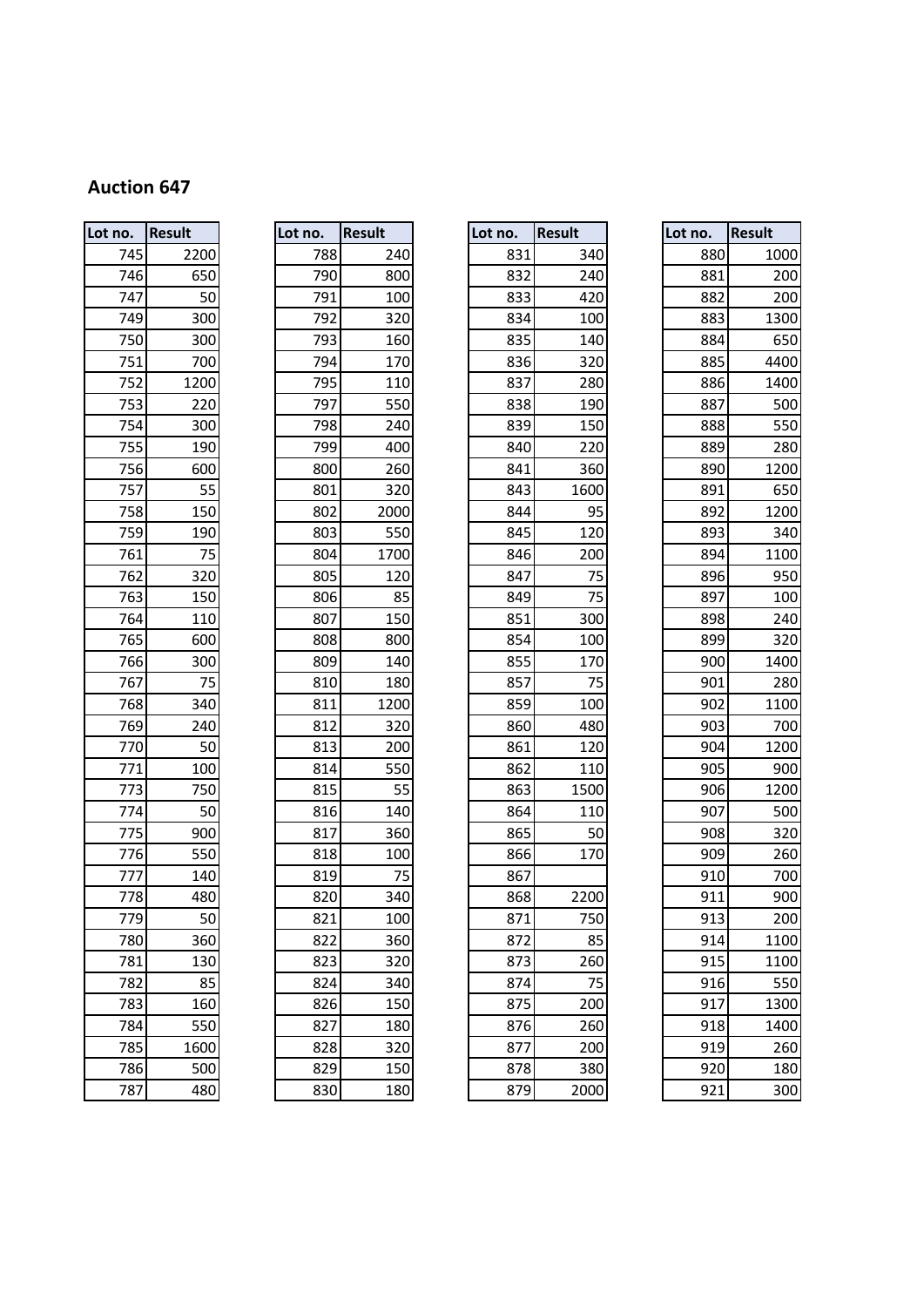| Lot no. | Result | Lot no. | <b>Result</b> | Lot no. | <b>Result</b> | Lot no. | <b>Result</b> |
|---------|--------|---------|---------------|---------|---------------|---------|---------------|
| 922     | 850    | 966     | 400           | 1006    | 50            | 1046    |               |
| 923     | 95     | 967     | 240           | 1007    | 160           | 1047    |               |
| 924     | 320    | 968     | 190           | 1008    | 100           | 1048    |               |
| 925     | 300    | 969     | 1700          | 1009    | 100           | 1049    |               |
| 926     | 1200   | 970     | 220           | 1010    | 500           | 1050    |               |
| 927     | 100    | 971     | 5500          | 1011    | 120           | 1051    |               |
| 928     | 460    | 972     | 650           | 1012    | 600           | 1052    |               |
| 929     | 950    | 973     | 420           | 1013    | 300           | 1053    |               |
| 930     | 240    | 974     | 3600          | 1014    | 140           | 1055    |               |
| 931     | 340    | 975     | 300           | 1015    | 360           | 1056    |               |
| 932     | 800    | 976     | 600           | 1016    | 380           | 1057    |               |
| 933     | 300    | 977     | 200           | 1017    | 360           | 1058    |               |
| 934     | 1100   | 978     | 460           | 1018    | 1600          | 1059    |               |
| 935     | 600    | 979     | 3000          | 1019    | 100           | 1060    |               |
| 936     | 900    | 980     | 750           | 1020    | 130           | 1061    |               |
| 937     | 340    | 981     | 95            | 1021    | 220           | 1062    |               |
| 938     | 1400   | 982     | 1100          | 1022    | 200           | 1063    |               |
| 939     | 220    | 983     | 380           | 1023    | 160           | 1064    |               |
| 942     | 100    | 984     | 400           | 1024    | 75            | 1065    |               |
| 943     | 50     | 985     | 180           | 1025    | 360           | 1066    |               |
| 944     | 8500   | 986     | 280           | 1026    | 300           | 1067    |               |
| 945     | 2400   | 987     | 120           | 1027    | 320           | 1068    |               |
| 947     | 300    | 988     | 260           | 1028    | 320           | 1069    |               |
| 948     | 500    | 989     | 420           | 1029    | 320           | 1070    |               |
| 949     | 5000   | 990     | 420           | 1030    | 950           | 1071    |               |
| 950     | 4000   | 991     | 150           | 1031    | 260           | 1072    |               |
| 951     | 650    | 992     | 100           | 1032    | 200           | 1073    |               |
| 952     | 550    | 993     | 460           | 1033    | 340           | 1074    |               |
| 953     | 800    | 994     | 260           | 1034    | 180           | 1075    |               |
| 954     | 150    | 995     | 900           | 1035    | 380           | 1076    |               |
| 955     | 160    | 996     | 110           | 1036    | 320           | 1077    |               |
| 956     | 800    | 997     | 190           | 1037    | 320           | 1078    |               |
| 958     | 800    | 998     | 650           | 1038    | 50            | 1079    |               |
| 959     | 220    | 999     | 140           | 1039    | 160           | 1080    |               |
| 960     | 500    | 1000    | 190           | 1040    | 360           | 1081    |               |
| 961     | 750    | 1001    | 950           | 1041    | 200           | 1083    |               |
| 962     | 900    | 1002    | 700           | 1042    | 220           | 1084    |               |
| 963     | 800    | 1003    | 240           | 1043    | 220           | 1086    |               |
| 964     | 4000   | 1004    | 500           | 1044    | 850           | 1087    |               |
| 965     | 1600   | 1005    | 260           | 1045    | 240           | 1088    |               |

| Lot no. | <b>Result</b> |
|---------|---------------|
| 966     | 400           |
| 967     | 240           |
| 968     | 190           |
| 969     | 1700          |
| 970     | 220           |
| 971     | 5500          |
| 972     | 650           |
| 973     | 420           |
| 974     | 3600          |
| 975     | 300           |
| 976     | 600           |
| 977     | 200           |
| 978     | 460           |
| 979     | 3000          |
| 980     | 750           |
| 981     | 95            |
| 982     | 1100          |
| 983     | 380           |
| 984     | 400           |
| 985     | 180           |
| 986     | 280           |
| 987     | 120           |
| 988     | 260           |
| 989     | 420           |
| 990     | 420           |
| 991     | 150           |
| 992     | 100           |
| 993     | 460           |
| 994     | 260           |
| 995     | 900           |
| 996     | 110           |
| 997     | 190           |
| 998     | 650           |
| 999     | 140           |
| 1000    | 190           |
| 1001    | 950           |
| 1002    | 700           |
| 1003    | 240           |
| 1004    | 500           |
|         |               |

| ۱О. | <b>Result</b> | Lot no. | <b>Result</b> | Lot no. | <b>Result</b> | Lot no. | <b>Result</b> |
|-----|---------------|---------|---------------|---------|---------------|---------|---------------|
| 922 | 850           | 966     | 400           | 1006    | 50            | 1046    | 190           |
| 923 | 95            | 967     | 240           | 1007    | 160           | 1047    | 180           |
| 924 | 320           | 968     | 190           | 1008    | 100           | 1048    | 300           |
| 925 | 300           | 969     | 1700          | 1009    | 100           | 1049    | 110           |
| 926 | 1200          | 970     | 220           | 1010    | 500           | 1050    | 110           |
| 927 | 100           | 971     | 5500          | 1011    | 120           | 1051    | 500           |
| 928 | 460           | 972     | 650           | 1012    | 600           | 1052    | 600           |
| 929 | 950           | 973     | 420           | 1013    | 300           | 1053    | 1700          |
| 930 | 240           | 974     | 3600          | 1014    | 140           | 1055    | 140           |
| 931 | 340           | 975     | 300           | 1015    | 360           | 1056    | 200           |
| 932 | 800           | 976     | 600           | 1016    | 380           | 1057    | 160           |
| 933 | 300           | 977     | 200           | 1017    | 360           | 1058    | 280           |
| 934 | 1100          | 978     | 460           | 1018    | 1600          | 1059    | 300           |
| 935 | 600           | 979     | 3000          | 1019    | 100           | 1060    | 280           |
| 936 | 900           | 980     | 750           | 1020    | 130           | 1061    | 650           |
| 937 | 340           | 981     | 95            | 1021    | 220           | 1062    | 100           |
| 938 | 1400          | 982     | 1100          | 1022    | 200           | 1063    | 50            |
| 939 | 220           | 983     | 380           | 1023    | 160           | 1064    | 340           |
| 942 | 100           | 984     | 400           | 1024    | 75            | 1065    | 300           |
| 943 | 50            | 985     | 180           | 1025    | 360           | 1066    | 1100          |
| 944 | 8500          | 986     | 280           | 1026    | 300           | 1067    | 130           |
| 945 | 2400          | 987     | 120           | 1027    | 320           | 1068    | 150           |
| 947 | 300           | 988     | 260           | 1028    | 320           | 1069    | 480           |
| 948 | 500           | 989     | 420           | 1029    | 320           | 1070    | 85            |
| 949 | 5000          | 990     | 420           | 1030    | 950           | 1071    | 240           |
| 950 | 4000          | 991     | 150           | 1031    | 260           | 1072    | 50            |
| 951 | 650           | 992     | 100           | 1032    | 200           | 1073    | 220           |
| 952 | 550           | 993     | 460           | 1033    | 340           | 1074    | 280           |
| 953 | 800           | 994     | 260           | 1034    | 180           | 1075    | 160           |
| 954 | 150           | 995     | 900           | 1035    | 380           | 1076    | 280           |
| 955 | 160           | 996     | 110           | 1036    | 320           | 1077    | 600           |
| 956 | 800           | 997     | 190           | 1037    | 320           | 1078    | 220           |
| 958 | 800           | 998     | 650           | 1038    | 50            | 1079    | 55            |
| 959 | 220           | 999     | 140           | 1039    | 160           | 1080    | 700           |
| 960 | 500           | 1000    | 190           | 1040    | 360           | 1081    | 480           |
| 961 | 750           | 1001    | 950           | 1041    | 200           | 1083    | 280           |
| 962 | 900           | 1002    | 700           | 1042    | 220           | 1084    | 220           |
| 963 | 800           | 1003    | 240           | 1043    | 220           | 1086    | 300           |
| 964 | 4000          | 1004    | 500           | 1044    | 850           | 1087    | 100           |
| 965 | 1600          | 1005    | 260           | 1045    | 240           | 1088    | 260           |

| O.  | Result | Lot no. |      | <b>Result</b> | Lot no. | <b>Result</b> | Lot no. | <b>Result</b> |
|-----|--------|---------|------|---------------|---------|---------------|---------|---------------|
| 922 | 850    |         | 966  | 400           | 1006    | 50            | 1046    | 190           |
| 923 | 95     |         | 967  | 240           | 1007    | 160           | 1047    | 180           |
| 924 | 320    |         | 968  | 190           | 1008    | 100           | 1048    | 300           |
| 925 | 300    |         | 969  | 1700          | 1009    | 100           | 1049    | 110           |
| 926 | 1200   |         | 970  | 220           | 1010    | 500           | 1050    | 110           |
| 927 | 100    |         | 971  | 5500          | 1011    | 120           | 1051    | 500           |
| 928 | 460    |         | 972  | 650           | 1012    | 600           | 1052    | 600           |
| 929 | 950    |         | 973  | 420           | 1013    | 300           | 1053    | 1700          |
| 930 | 240    |         | 974  | 3600          | 1014    | 140           | 1055    | 140           |
| 931 | 340    |         | 975  | 300           | 1015    | 360           | 1056    | 200           |
| 932 | 800    |         | 976  | 600           | 1016    | 380           | 1057    | 160           |
| 933 | 300    |         | 977  | 200           | 1017    | 360           | 1058    | 280           |
| 934 | 1100   |         | 978  | 460           | 1018    | 1600          | 1059    | 300           |
| 935 | 600    |         | 979  | 3000          | 1019    | 100           | 1060    | 280           |
| 936 | 900    |         | 980  | 750           | 1020    | 130           | 1061    | 650           |
| 937 | 340    |         | 981  | 95            | 1021    | 220           | 1062    | 100           |
| 938 | 1400   |         | 982  | 1100          | 1022    | 200           | 1063    | 50            |
| 939 | 220    |         | 983  | 380           | 1023    | 160           | 1064    | 340           |
| 942 | 100    |         | 984  | 400           | 1024    | 75            | 1065    | 300           |
| 943 | 50     |         | 985  | 180           | 1025    | 360           | 1066    | 1100          |
| 944 | 8500   |         | 986  | 280           | 1026    | 300           | 1067    | 130           |
| 945 | 2400   |         | 987  | 120           | 1027    | 320           | 1068    | 150           |
| 947 | 300    |         | 988  | 260           | 1028    | 320           | 1069    | 480           |
| 948 | 500    |         | 989  | 420           | 1029    | 320           | 1070    | 85            |
| 949 | 5000   |         | 990  | 420           | 1030    | 950           | 1071    | 240           |
| 950 | 4000   |         | 991  | 150           | 1031    | 260           | 1072    | 50            |
| 951 | 650    |         | 992  | 100           | 1032    | 200           | 1073    | 220           |
| 952 | 550    |         | 993  | 460           | 1033    | 340           | 1074    | 280           |
| 953 | 800    |         | 994  | 260           | 1034    | 180           | 1075    | 160           |
| 954 | 150    |         | 995  | 900           | 1035    | 380           | 1076    | 280           |
| 955 | 160    |         | 996  | 110           | 1036    | 320           | 1077    | 600           |
| 956 | 800    |         | 997  | 190           | 1037    | 320           | 1078    | 220           |
| 958 | 800    |         | 998  | 650           | 1038    | 50            | 1079    | 55            |
| 959 | 220    |         | 999  | 140           | 1039    | 160           | 1080    | 700           |
| 960 | 500    |         | 1000 | 190           | 1040    | 360           | 1081    | 480           |
| 961 | 750    |         | 1001 | 950           | 1041    | 200           | 1083    | 280           |
| 962 | 900    |         | 1002 | 700           | 1042    | 220           | 1084    | 220           |
| 963 | 800    |         | 1003 | 240           | 1043    | 220           | 1086    | 300           |
| 964 | 4000   |         | 1004 | 500           | 1044    | 850           | 1087    | 100           |
| 965 | 1600   |         | 1005 | 260           | 1045    | 240           | 1088    | 260           |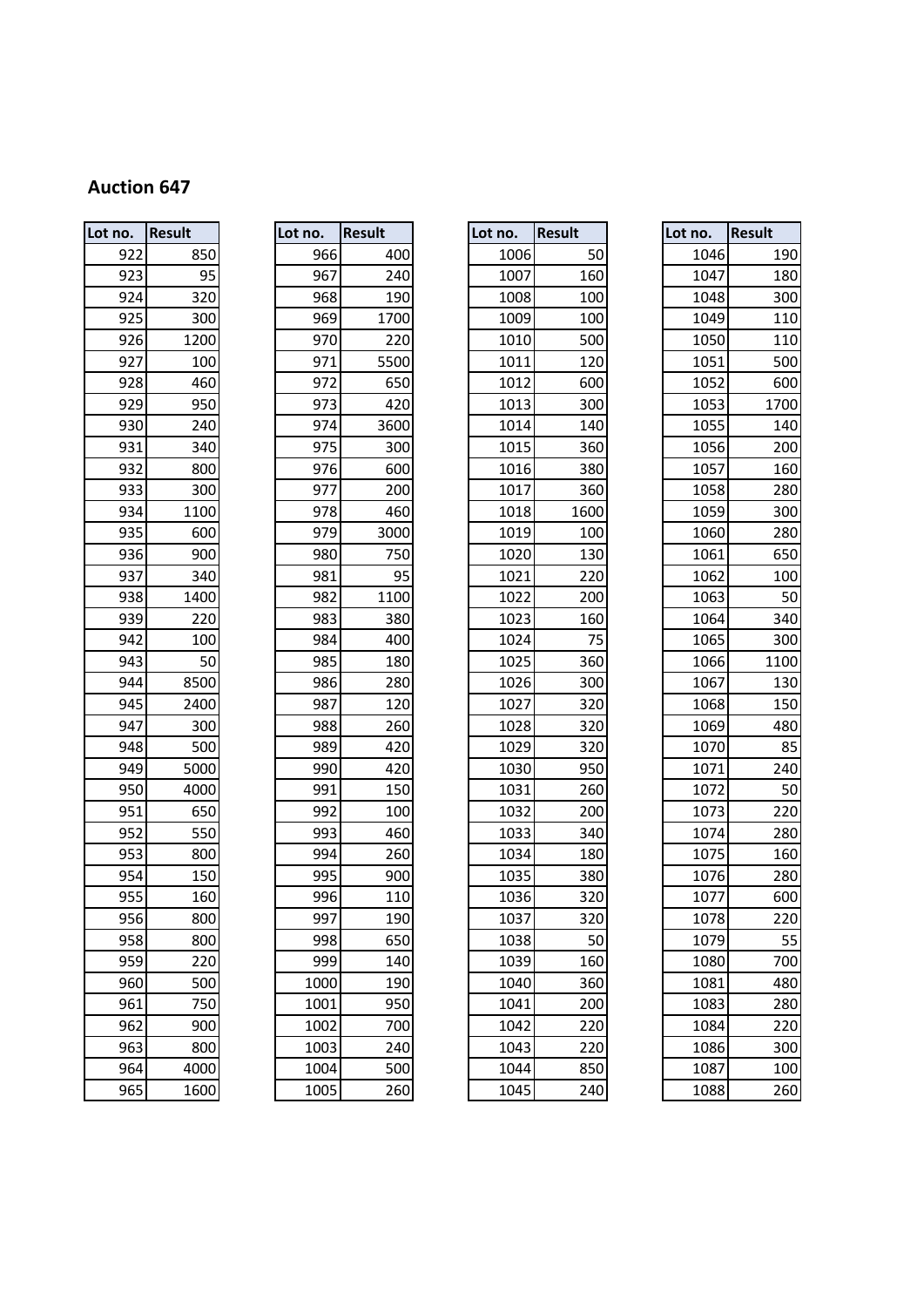| Lot no. | <b>Result</b> |
|---------|---------------|
| 1089    | 380           |
| 1091    | 150           |
| 1092    | 180           |
| 1093    | 600           |
| 1094    | 1600          |
| 1095    | 6000          |
| 1096    | 600           |
| 1097    | 700           |
| 1098    | 700           |
| 1101    | 80            |
| 1102    | 75            |
| 1107    | 100           |
| 1110    | 280           |
| 1112    | 320           |
| 1114    | 70            |
| 1115    | 50            |
| 1118    | 300           |
| 1119    | 1500          |
| 1120    | 160           |
| 1122    | 280           |
| 1124    | 460           |
| 1125    | 440           |
| 1126    | 300           |
| 1127    | 400           |
| 1128    | 420           |
| 1129    | 280           |
| 1130    | 300           |
| 1131    | 380           |
| 1132    | 85            |
| 1133    | 260           |
| 1134    | 80            |
| 1136    | 70            |
| 1139    | 170           |
| 1140    | 300           |
| 1141    | 200           |
| 1142    | 220           |
| 1143    | 50            |
| 1144    | 190           |
| 1146    | 25            |
| 1147    | 50            |

| Lot<br>no.               | <b>Result</b>   |
|--------------------------|-----------------|
| 1148                     | 85              |
| 1149                     | 60              |
| 1151                     | 200             |
| 1154                     | 50              |
| 1155                     | 320             |
| 1156                     | 75              |
| 1157                     | 75              |
| 1158                     | 80              |
| 1159                     | 75              |
| 1160                     | 200             |
| 1161                     | 100             |
| 1165                     | 75              |
| 1166                     | 130             |
| 1167                     | 120             |
| 1168                     | 160             |
| 1169                     | 320             |
| 1170                     | 100             |
| 1172                     | 50              |
| .<br>1173                | 130             |
| 1174                     | $\overline{75}$ |
| 1175                     | 50              |
| 1176                     | 300             |
| 1177                     | 50              |
| 1178                     | 50              |
| 1179                     | 100             |
| 1180                     | 75              |
| 1181                     | 150             |
| 1182                     | 100             |
| 1183                     | 150             |
| 1184                     | 100             |
| 1185                     | 120             |
| 1186                     | 100             |
| 1187                     | 150             |
| 1188                     | 110             |
| 1189                     | 80              |
| 1190                     | 70              |
| 1191                     | 160             |
| 1192                     | 240             |
| 1193<br>110 <sub>0</sub> | 75<br>7r        |
|                          |                 |

| Lot no. | <b>Result</b> | Lot no. | <b>Result</b> | Lot no. | <b>Result</b> | Lot no. | <b>Result</b> |
|---------|---------------|---------|---------------|---------|---------------|---------|---------------|
| 1089    | 380           | 1148    | 85            | 1196    | 80            | 1246    | 60            |
| 1091    | 150           | 1149    | 60            | 1197    | 170           | 1248    | 120           |
| 1092    | 180           | 1151    | 200           | 1198    | 110           | 1249    | 30            |
| 1093    | 600           | 1154    | 50            | 1199    | 50            | 1252    | 75            |
| 1094    | 1600          | 1155    | 320           | 1203    | 75            | 1253    | 130           |
| 1095    | 6000          | 1156    | 75            | 1205    | 75            | 1255    | 50            |
| 1096    | 600           | 1157    | 75            | 1206    | 500           | 1256    | 120           |
| 1097    | 700           | 1158    | 80            | 1207    | 120           | 1259    | <b>60</b>     |
| 1098    | 700           | 1159    | 75            | 1208    | 300           | 1264    | 100           |
| 1101    | 80            | 1160    | 200           | 1209    | 100           | 1266    | 120           |
| 1102    | 75            | 1161    | 100           | 1210    | 100           | 1268    | 90            |
| 1107    | 100           | 1165    | 75            | 1211    | 100           | 1272    | 300           |
| 1110    | 280           | 1166    | 130           | 1212    | 50            | 1273    | 75            |
| 1112    | 320           | 1167    | 120           | 1213    | 25            | 1274    | 80            |
| 1114    | 70            | 1168    | 160           | 1214    | 440           | 1278    | 40            |
| 1115    | 50            | 1169    | 320           | 1216    | 300           | 1282    | 120           |
| 1118    | 300           | 1170    | 100           | 1217    | 300           | 1284    | 200           |
| 1119    | 1500          | 1172    | 50            | 1218    | 120           | 1285    | 75            |
| 1120    | 160           | 1173    | 130           | 1219    | 400           | 1286    | 420           |
| 1122    | 280           | 1174    | 75            | 1220    | 160           | 1287    | 180           |
| 1124    | 460           | 1175    | 50            | 1221    | 300           | 1288    | 280           |
| 1125    | 440           | 1176    | 300           | 1222    | 170           | 1291    | 95            |
| 1126    | 300           | 1177    | 50            | 1223    | 25            | 1292    | 90            |
| 1127    | 400           | 1178    | 50            | 1224    | 420           | 1295    | 80            |
| 1128    | 420           | 1179    | 100           | 1226    | 200           | 1296    | 80            |
| 1129    | 280           | 1180    | 75            | 1227    | 100           | 1297    | 120           |
| 1130    | 300           | 1181    | 150           | 1230    | 500           | 1299    | 120           |
| 1131    | 380           | 1182    | 100           | 1231    | 200           | 1300    | 200           |
| 1132    | 85            | 1183    | 150           | 1232    | 60            | 1301    | 1400          |
| 1133    | 260           | 1184    | 100           | 1233    | 60            | 1302    | 80            |
| 1134    | 80            | 1185    | 120           | 1234    | 80            | 1304    | 70            |
| 1136    | 70            | 1186    | 100           | 1235    | 300           | 1306    | 3000          |
| 1139    | 170           | 1187    | 150           | 1236    | 300           | 1309    | 1100          |
| 1140    | 300           | 1188    | 110           | 1237    | 190           | 1310    | 300           |
| 1141    | 200           | 1189    | 80            | 1238    | 160           | 1312    | 5500          |
| 1142    | 220           | 1190    | 70            | 1240    | 190           | 1313    | 500           |
| 1143    | 50            | 1191    | 160           | 1241    | 170           | 1315    | 200           |
| 1144    | 190           | 1192    | 240           | 1242    | 80            | 1318    | 2000          |
| 1146    | 25            | 1193    | 75            | 1243    | 30            | 1319    | 500           |
| 1117    | 50            | 1195    | 75            | 1215    | 200           | 1320    | 480           |

| no.  | <b>Result</b> | Lot no. | <b>Result</b> | Lot no. | <b>Result</b> | Lot no. | <b>Result</b> |
|------|---------------|---------|---------------|---------|---------------|---------|---------------|
| 1089 | 380           | 1148    | 85            | 1196    | 80            | 1246    | 60            |
| 1091 | 150           | 1149    | 60            | 1197    | 170           | 1248    | 120           |
| 1092 | 180           | 1151    | 200           | 1198    | 110           | 1249    | 30            |
| 1093 | 600           | 1154    | 50            | 1199    | 50            | 1252    | 75            |
| 1094 | 1600          | 1155    | 320           | 1203    | 75            | 1253    | 130           |
| 1095 | 6000          | 1156    | 75            | 1205    | 75            | 1255    | 50            |
| 1096 | 600           | 1157    | 75            | 1206    | 500           | 1256    | 120           |
| 1097 | 700           | 1158    | 80            | 1207    | 120           | 1259    | 60            |
| 1098 | 700           | 1159    | 75            | 1208    | 300           | 1264    | 100           |
| 1101 | 80            | 1160    | 200           | 1209    | 100           | 1266    | 120           |
| 1102 | 75            | 1161    | 100           | 1210    | 100           | 1268    | 90            |
| 1107 | 100           | 1165    | 75            | 1211    | 100           | 1272    | 300           |
| 1110 | 280           | 1166    | 130           | 1212    | 50            | 1273    | 75            |
| 1112 | 320           | 1167    | 120           | 1213    | 25            | 1274    | 80            |
| 1114 | 70            | 1168    | 160           | 1214    | 440           | 1278    | 40            |
| 1115 | 50            | 1169    | 320           | 1216    | 300           | 1282    | 120           |
| 1118 | 300           | 1170    | 100           | 1217    | 300           | 1284    | 200           |
| 1119 | 1500          | 1172    | 50            | 1218    | 120           | 1285    | 75            |
| 1120 | 160           | 1173    | 130           | 1219    | 400           | 1286    | 420           |
| 1122 | 280           | 1174    | 75            | 1220    | 160           | 1287    | 180           |
| 1124 | 460           | 1175    | 50            | 1221    | 300           | 1288    | 280           |
| 1125 | 440           | 1176    | 300           | 1222    | 170           | 1291    | 95            |
| 1126 | 300           | 1177    | 50            | 1223    | 25            | 1292    | 90            |
| 1127 | 400           | 1178    | 50            | 1224    | 420           | 1295    | 80            |
| 1128 | 420           | 1179    | 100           | 1226    | 200           | 1296    | 80            |
| 1129 | 280           | 1180    | 75            | 1227    | 100           | 1297    | 120           |
| 1130 | 300           | 1181    | 150           | 1230    | 500           | 1299    | 120           |
| 1131 | 380           | 1182    | 100           | 1231    | 200           | 1300    | 200           |
| 1132 | 85            | 1183    | 150           | 1232    | 60            | 1301    | 1400          |
| 1133 | 260           | 1184    | 100           | 1233    | 60            | 1302    | 80            |
| 1134 | 80            | 1185    | 120           | 1234    | 80            | 1304    | 70            |
| 1136 | 70            | 1186    | 100           | 1235    | 300           | 1306    | 3000          |
| 1139 | 170           | 1187    | 150           | 1236    | 300           | 1309    | 1100          |
| 1140 | 300           | 1188    | 110           | 1237    | 190           | 1310    | 300           |
| 1141 | 200           | 1189    | 80            | 1238    | 160           | 1312    | 5500          |
| 1142 | 220           | 1190    | 70            | 1240    | 190           | 1313    | 500           |
| 1143 | 50            | 1191    | 160           | 1241    | 170           | 1315    | 200           |
| 1144 | 190           | 1192    | 240           | 1242    | 80            | 1318    | 2000          |
| 1146 | 25            | 1193    | 75            | 1243    | 30            | 1319    | 500           |
| 1147 | 50            | 1195    | 75            | 1245    | 200           | 1320    | 480           |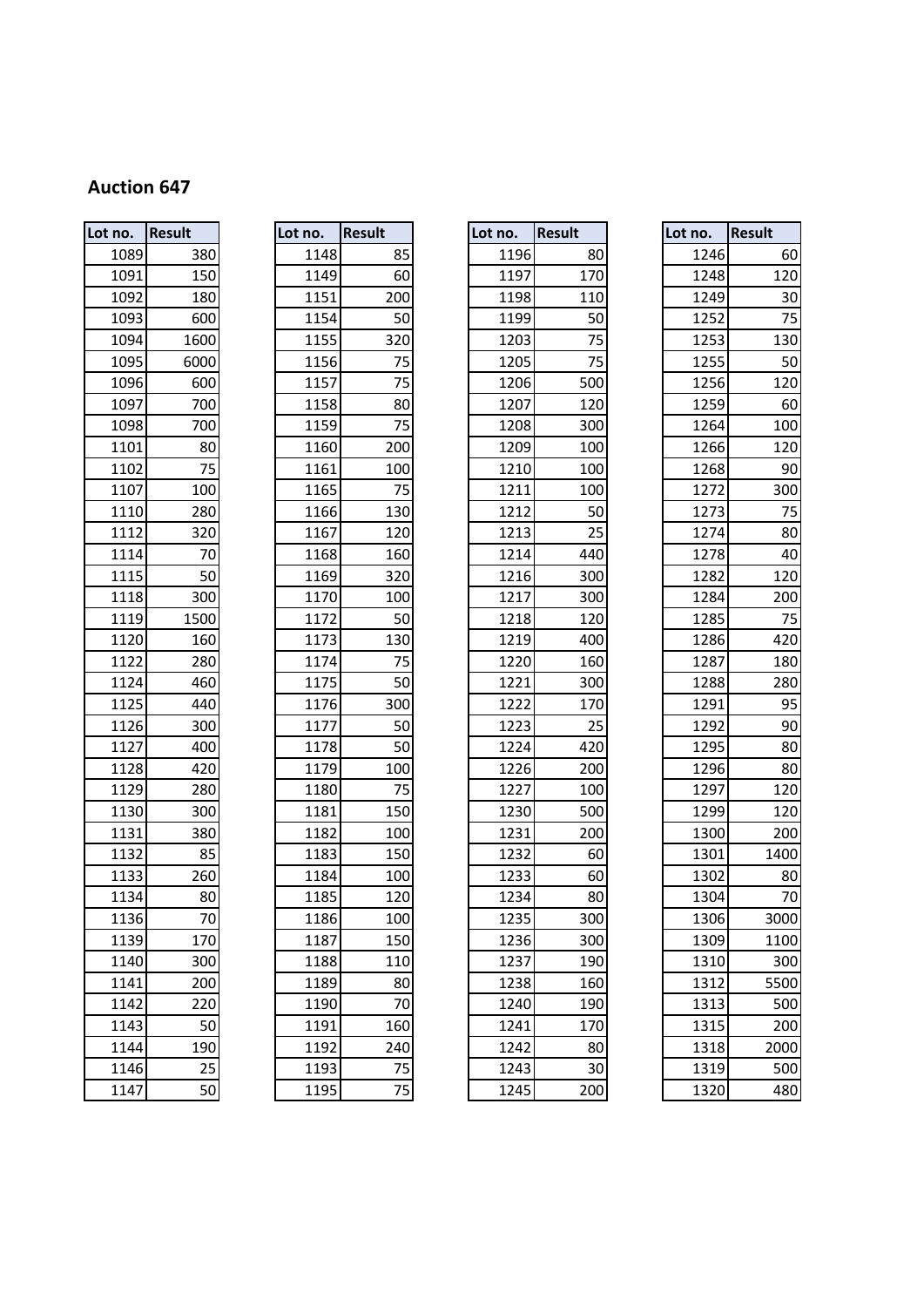| Lot no. | <b>Result</b> |
|---------|---------------|
| 1321    | 150           |
| 1322    | 100           |
| 1327    | 75            |
| 1332    | 75            |
| 1333    | 500           |
| 1337    | 1500          |
| 1338    | 400           |
| 1341    | 75            |
| 1342    | 600           |
| 1343    | 260           |
| 1344    | 150           |
| 1346    | 240           |
| 1347    | 340           |
| 1349    | 75            |
| 1350    | 500           |
| 1351    | 180           |
| 1352    | 150           |
| 1353    | 2800          |
| 1354    | 400           |
| 1355    | 100           |
| 1356    | 300           |
| 1357    | 75            |
| 1358    | 80            |
| 1360    | 220           |
| 1361    | 75            |
| 1362    | 110           |
| 1363    | 300           |
| 1364    | 110           |
| 1365    | 130           |
| 1366    | 75            |
| 1369    | 140           |
| 1371    | 130           |
| 1372    | 100           |
| 1373    | 220           |
| 1374    | 110           |
| 1375    | 65            |
| 1377    | 65            |
| 1379    | 420           |
| 1380    | 120           |
|         |               |
| 1381    | 100           |

| Lot<br>no. | Result |
|------------|--------|
| 1382       | 120    |
| 1383       | 75     |
| 1385       | 130    |
| 1387       | 85     |
| 1388       | 150    |
| 1389       | 75     |
| 1390       | 100    |
| 1391       | 240    |
| 1392       | 260    |
| 1393       | 160    |
| 1394       | 300    |
| 1395       | 100    |
| 1397       | 130    |
| 1398       | 300    |
| 1399       | 340    |
| 1400       | 100    |
| 1402       | 500    |
| 1403       | 200    |
| 1404       | 100    |
| 1405       | 220    |
| 1406       | 400    |
| 1407       | 280    |
| 1408       | 220    |
| 1412       | 220    |
| 1413       | 700    |
| 1414       | 130    |
| 1415       | 140    |
| 1416       | 280    |
| 1417       | 220    |
| 1418       | 180    |
| 1419       | 380    |
| 1420       | 80     |
| 1421       | 160    |
| 1422       | 180    |
| 1423       | 850    |
| 1424       | 440    |
| 1425       | 1100   |
| 1426       | 160    |
| 1427       | 340    |
| 1100       | 000    |

| Lot no. | <b>Result</b>    | Lot no. | <b>Result</b> | Lot no. | <b>Result</b> | Lot no. | <b>Result</b>   |
|---------|------------------|---------|---------------|---------|---------------|---------|-----------------|
| 1321    | 150              | 1382    | 120           | 1429    |               | 1471    | 140             |
| 1322    | 100              | 1383    | 75            | 1430    | 340           | 1472    | 110             |
| 1327    | 75               | 1385    | 130           | 1431    | 380           | 1473    | 220             |
| 1332    | 75               | 1387    | 85            | 1432    | 95            | 1474    | 17 <sub>C</sub> |
| 1333    | 500              | 1388    | 150           | 1433    | 380           | 1476    | 100             |
| 1337    | 1500             | 1389    | 75            | 1434    | 260           | 1477    | 160             |
| 1338    | 400              | 1390    | 100           | 1435    | 95            | 1478    | 420             |
| 1341    | 75               | 1391    | 240           | 1436    | 420           | 1479    | 240             |
| 1342    | 600              | 1392    | 260           | 1437    | 440           | 1480    | 220             |
| 1343    | 260              | 1393    | 160           | 1438    | 150           | 1481    | 140             |
| 1344    | 150              | 1394    | 300           | 1439    | 260           | 1483    | 150             |
| 1346    | 240              | 1395    | 100           | 1440    | 100           | 1484    | 160             |
| 1347    | 340              | 1397    | 130           | 1441    | 160           | 1485    | 75              |
| 1349    | 75               | 1398    | 300           | 1443    | 320           | 1486    | 100             |
| 1350    | 500              | 1399    | 340           | 1444    | 120           | 1488    | 220             |
| 1351    | 180              | 1400    | 100           | 1445    | 260           | 1490    | 110             |
| 1352    | 150              | 1402    | 500           | 1446    | 120           | 1491    | 240             |
| 1353    | 2800             | 1403    | 200           | 1447    | 320           | 1493    | 150             |
| 1354    | 400              | 1404    | 100           | 1448    | 200           | 1494    | 3 <sub>C</sub>  |
| 1355    | 100              | 1405    | 220           | 1449    | 220           | 1495    | 220             |
| 1356    | 300              | 1406    | 400           | 1450    | 650           | 1496    | 150             |
| 1357    | 75               | 1407    | 280           | 1451    | 160           | 1497    | 150             |
| 1358    | 80               | 1408    | 220           | 1452    | 550           | 1498    | 25000           |
| 1360    | 220              | 1412    | 220           | 1453    | 650           | 1499    | 3000            |
| 1361    | 75               | 1413    | 700           | 1454    | 75            | 1500    | 4200            |
| 1362    | 110              | 1414    | 130           | 1455    | 180           | 1501    | 400             |
| 1363    | 300              | 1415    | 140           | 1456    | 180           | 1502    | 160             |
| 1364    | 110              | 1416    | 280           | 1457    | 110           | 1503    | 500             |
| 1365    | 130              | 1417    | 220           | 1458    | 120           | 1504    | 220             |
| 1366    | 75               | 1418    | 180           | 1459    | 650           | 1506    | 220             |
| 1369    | 140              | 1419    | 380           | 1460    | 480           | 1507    | 120             |
| 1371    | 130              | 1420    | 80            | 1461    | 1300          | 1508    | 50              |
| 1372    | 100              | 1421    | 160           | 1462    | 1100          | 1509    | 320             |
| 1373    | 220              | 1422    | 180           | 1463    | 650           | 1510    | 750             |
| 1374    | 110              | 1423    | 850           | 1464    | 240           | 1511    | 950             |
| 1375    | 65               | 1424    | 440           | 1465    | 1000          | 1512    | 100             |
| 1377    | 65               | 1425    | 1100          | 1467    | 150           | 1513    | 95              |
| 1379    | 420              | 1426    | 160           | 1468    | 500           | 1514    | 260             |
| 1380    | 120              | 1427    | 340           | 1469    | 75            | 1515    | 150             |
| 1381    | 100 <sub>l</sub> | 1428    | 480           | 1470    | 200           | 1516    | 320             |

| no.  | <b>Result</b> | Lot no. | <b>Result</b> | Lot no. | <b>Result</b> | Lot no. | <b>Result</b> |
|------|---------------|---------|---------------|---------|---------------|---------|---------------|
| 1321 | 150           | 1382    | 120           | 1429    |               | 1471    | 140           |
| 1322 | 100           | 1383    | 75            | 1430    | 340           | 1472    | 110           |
| 1327 | 75            | 1385    | 130           | 1431    | 380           | 1473    | 220           |
| 1332 | 75            | 1387    | 85            | 1432    | 95            | 1474    | 170           |
| 1333 | 500           | 1388    | 150           | 1433    | 380           | 1476    | 100           |
| 1337 | 1500          | 1389    | 75            | 1434    | 260           | 1477    | 160           |
| 1338 | 400           | 1390    | 100           | 1435    | 95            | 1478    | 420           |
| 1341 | 75            | 1391    | 240           | 1436    | 420           | 1479    | 240           |
| 1342 | 600           | 1392    | 260           | 1437    | 440           | 1480    | 220           |
| 1343 | 260           | 1393    | 160           | 1438    | 150           | 1481    | 140           |
| 1344 | 150           | 1394    | 300           | 1439    | 260           | 1483    | 150           |
| 1346 | 240           | 1395    | 100           | 1440    | 100           | 1484    | 160           |
| 1347 | 340           | 1397    | 130           | 1441    | 160           | 1485    | 75            |
| 1349 | 75            | 1398    | 300           | 1443    | 320           | 1486    | 100           |
| 1350 | 500           | 1399    | 340           | 1444    | 120           | 1488    | 220           |
| 1351 | 180           | 1400    | 100           | 1445    | 260           | 1490    | 110           |
| 1352 | 150           | 1402    | 500           | 1446    | 120           | 1491    | 240           |
| 1353 | 2800          | 1403    | 200           | 1447    | 320           | 1493    | 150           |
| 1354 | 400           | 1404    | 100           | 1448    | 200           | 1494    | 30            |
| 1355 | 100           | 1405    | 220           | 1449    | 220           | 1495    | 220           |
| 1356 | 300           | 1406    | 400           | 1450    | 650           | 1496    | 150           |
| 1357 | 75            | 1407    | 280           | 1451    | 160           | 1497    | 150           |
| 1358 | 80            | 1408    | 220           | 1452    | 550           | 1498    | 25000         |
| 1360 | 220           | 1412    | 220           | 1453    | 650           | 1499    | 3000          |
| 1361 | 75            | 1413    | 700           | 1454    | 75            | 1500    | 4200          |
| 1362 | 110           | 1414    | 130           | 1455    | 180           | 1501    | 400           |
| 1363 | 300           | 1415    | 140           | 1456    | 180           | 1502    | 160           |
| 1364 | 110           | 1416    | 280           | 1457    | 110           | 1503    | 500           |
| 1365 | 130           | 1417    | 220           | 1458    | 120           | 1504    | 220           |
| 1366 | 75            | 1418    | 180           | 1459    | 650           | 1506    | 220           |
| 1369 | 140           | 1419    | 380           | 1460    | 480           | 1507    | 120           |
| 1371 | 130           | 1420    | 80            | 1461    | 1300          | 1508    | 50            |
| 1372 | 100           | 1421    | 160           | 1462    | 1100          | 1509    | 320           |
| 1373 | 220           | 1422    | 180           | 1463    | 650           | 1510    | 750           |
| 1374 | 110           | 1423    | 850           | 1464    | 240           | 1511    | 950           |
| 1375 | 65            | 1424    | 440           | 1465    | 1000          | 1512    | 100           |
| 1377 | 65            | 1425    | 1100          | 1467    | 150           | 1513    | 95            |
| 1379 | 420           | 1426    | 160           | 1468    | 500           | 1514    | 260           |
| 1380 | 120           | 1427    | 340           | 1469    | 75            | 1515    | 150           |
| 1381 | 100           | 1428    | 480           | 1470    | 200           | 1516    | 320           |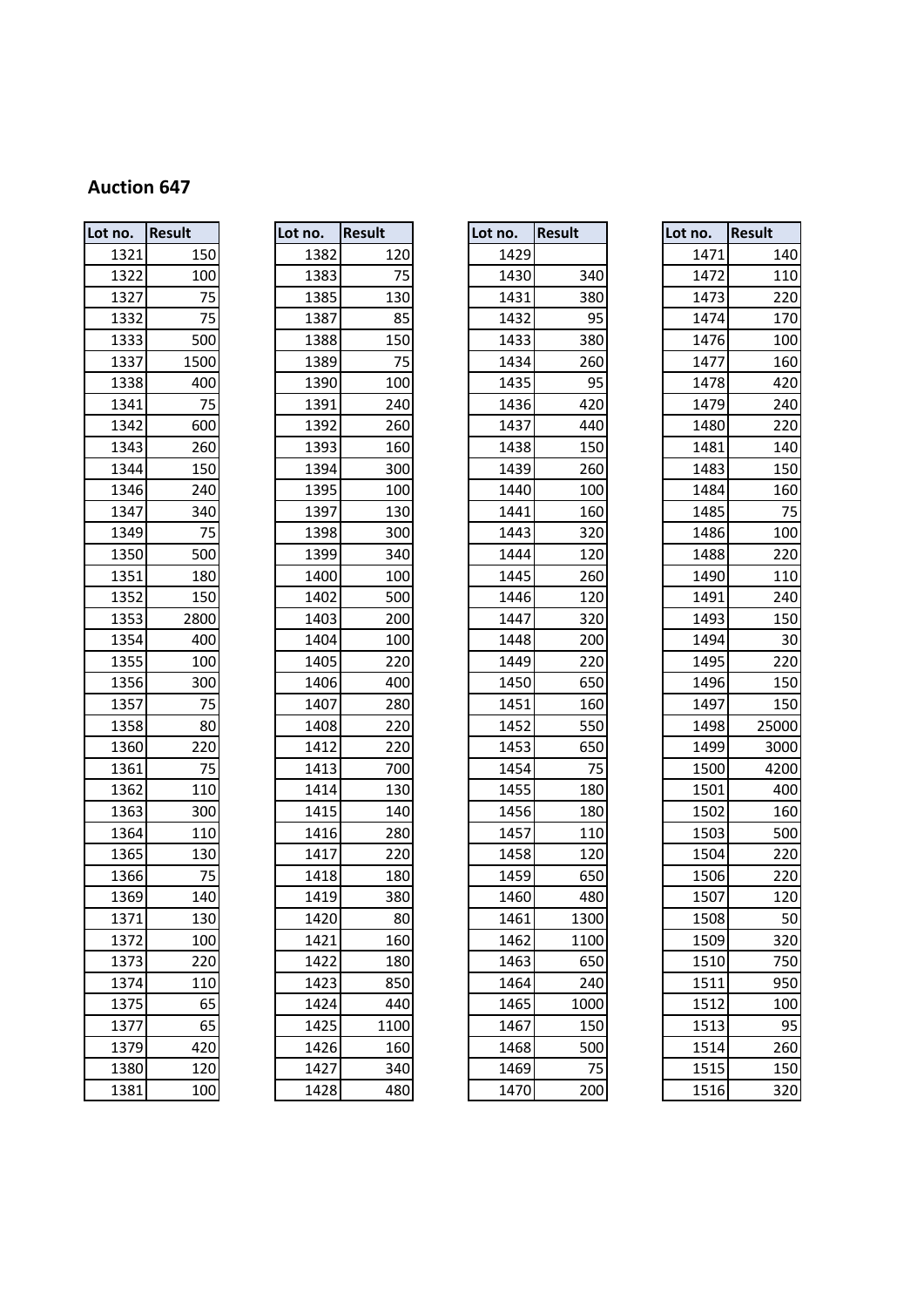| Lot no. | Result | Lot no. | <b>Result</b> | Lot no. | Result | Lot no. | <b>Result</b> |
|---------|--------|---------|---------------|---------|--------|---------|---------------|
| 1517    | 240    | 1573    | 180           | 1629    | 110    | 1683    |               |
| 1518    | 180    | 1575    | 340           | 1631    | 85     | 1688    |               |
| 1520    | 130    | 1577    | 85            | 1632    | 110    | 1691    |               |
| 1522    | 850    | 1578    | 220           | 1633    | 160    |         | 1694          |
| 1523    | 2400   | 1579    | 140           | 1635    | 320    |         | 1695          |
| 1525    | 3200   | 1580    | 120           | 1636    | 320    | 1697    |               |
| 1526    | 8500   | 1581    | 110           | 1638    | 120    | 1701    |               |
| 1527    | 95     | 1582    | 220           | 1641    | 55     | 1703    |               |
| 1528    | 90     | 1584    | 220           | 1642    | 220    | 1704    |               |
| 1529    | 160    | 1585    | 100           | 1643    | 55     | 1707    |               |
| 1531    | 700    | 1586    | 500           | 1644    | 50     |         | 1708          |
| 1533    | 85     | 1587    | 500           | 1646    | 380    | 1709    |               |
| 1534    | 120    | 1588    | 110           | 1647    | 200    | 1711    |               |
| 1536    | 75     | 1589    | 240           | 1649    | 65     | 1712    |               |
| 1540    | 170    | 1590    | 90            | 1650    | 150    | 1715    |               |
| 1541    | 150    | 1591    | 650           | 1651    | 180    | 1723    |               |
| 1543    | 260    | 1592    | 360           | 1652    | 300    | 1724    |               |
| 1544    | 220    | 1593    | 130           | 1654    | 100    | 1731    |               |
| 1545    | 110    | 1594    | 130           | 1655    | 150    | 1732    |               |
| 1546    | 160    | 1595    | 240           | 1656    | 85     |         | 1733          |
| 1547    | 75     | 1598    | 320           | 1657    | 240    |         | 1734          |
| 1548    | 60     | 1599    | 200           | 1658    | 55     | 1736    |               |
| 1549    | 80     | 1600    | 420           | 1659    | 30     | 1737    |               |
| 1550    | 75     | 1601    | 110           | 1661    | 170    |         | 1738          |
| 1551    | 50     | 1602    | 320           | 1662    | 30     | 1739    |               |
| 1552    | 220    | 1603    | 150           | 1663    | 50     | 1743    |               |
| 1553    | 75     | 1604    | 80            | 1664    | 65     | 1745    |               |
| 1554    | 100    | 1606    | 420           | 1665    | 50     | 1746    |               |
| 1555    | 130    | 1607    | 240           | 1666    | 280    | 1748    |               |
| 1556    | 150    | 1608    | 80            | 1667    | 100    |         | 1749          |
| 1557    | 130    | 1610    | 95            | 1669    | 100    |         | 1750          |
| 1558    | 160    | 1613    | 110           | 1670    | 160    |         | 1751          |
| 1559    | 110    | 1614    | 100           | 1671    | 200    |         | 1752          |
| 1560    | 120    | 1615    | 50            | 1674    | 120    |         | 1753          |
| 1561    | 120    | 1616    | 100           | 1675    | 110    |         | 1754          |
| 1564    | 420    | 1617    | 380           | 1676    | 280    |         | 1755          |
| 1566    | 50     | 1619    | 150           | 1677    | 240    |         | 1756          |
| 1569    | 100    | 1620    | 160           | 1678    | 200    | 1757    |               |
| 1571    | 80     | 1621    | 110           | 1679    | 320    |         | 1758          |
| 1572    | 85     | 1626    | 150           | 1682    | 110    |         | 1759          |

| Lot<br>no. | Result  |
|------------|---------|
| 1573       | 180     |
| 1575       | 340     |
| 1577       | 85      |
| 1578       | 220     |
| 1579       | 140     |
| 1580       | 120     |
| 1581       | 110     |
| 1582       | 220     |
| 1584       | 220     |
| 1585       | 100     |
| 1586       | 500     |
| 1587       | 500     |
| 1588       | 110     |
| 1589       | 240     |
| 1590       | 90      |
| 1591       | 650     |
| 1592       | 360     |
| 1593       | 130     |
| 1594       | 130     |
| 1595       | 240     |
| 1598       | 320     |
| 1599       | 200     |
| 1600       | 420     |
| 1601       | 110     |
| 1602       | 320     |
| 1603       | 150     |
| 1604       | 80      |
| 1606       | 420     |
| 1607       | 240     |
| 1608       | 80      |
| 1610       | 95      |
| 1613       | 110     |
| 1614       | 100     |
| 1615       | 50      |
| 1616       | 100     |
| 1617       | 380     |
| 1619       | 150     |
| 1620       | 160     |
| 1621       | 110     |
|            | $1 - i$ |

| no.  | <b>Result</b> | Lot no. | <b>Result</b> | Lot no. | <b>Result</b> | Lot no. | <b>Result</b> |
|------|---------------|---------|---------------|---------|---------------|---------|---------------|
| 1517 | 240           | 1573    | 180           | 1629    | 110           | 1683    | 100           |
| 1518 | 180           | 1575    | 340           | 1631    | 85            | 1688    | 220           |
| 1520 | 130           | 1577    | 85            | 1632    | 110           | 1691    | 200           |
| 1522 | 850           | 1578    | 220           | 1633    | 160           | 1694    | 100           |
| 1523 | 2400          | 1579    | 140           | 1635    | 320           | 1695    | 50            |
| 1525 | 3200          | 1580    | 120           | 1636    | 320           | 1697    | 320           |
| 1526 | 8500          | 1581    | 110           | 1638    | 120           | 1701    | 360           |
| 1527 | 95            | 1582    | 220           | 1641    | 55            | 1703    | 320           |
| 1528 | 90            | 1584    | 220           | 1642    | 220           | 1704    | 200           |
| 1529 | 160           | 1585    | 100           | 1643    | 55            | 1707    | 80            |
| 1531 | 700           | 1586    | 500           | 1644    | 50            | 1708    | 150           |
| 1533 | 85            | 1587    | 500           | 1646    | 380           | 1709    | 200           |
| 1534 | 120           | 1588    | 110           | 1647    | 200           | 1711    | 110           |
| 1536 | 75            | 1589    | 240           | 1649    | 65            | 1712    | 140           |
| 1540 | 170           | 1590    | 90            | 1650    | 150           | 1715    | 400           |
| 1541 | 150           | 1591    | 650           | 1651    | 180           | 1723    | 75            |
| 1543 | 260           | 1592    | 360           | 1652    | 300           | 1724    | 120           |
| 1544 | 220           | 1593    | 130           | 1654    | 100           | 1731    | 75            |
| 1545 | 110           | 1594    | 130           | 1655    | 150           | 1732    | 140           |
| 1546 | 160           | 1595    | 240           | 1656    | 85            | 1733    | 260           |
| 1547 | 75            | 1598    | 320           | 1657    | 240           | 1734    | 190           |
| 1548 | 60            | 1599    | 200           | 1658    | 55            | 1736    | 550           |
| 1549 | 80            | 1600    | 420           | 1659    | 30            | 1737    | 75            |
| 1550 | 75            | 1601    | 110           | 1661    | 170           | 1738    | 170           |
| 1551 | 50            | 1602    | 320           | 1662    | 30            | 1739    | 1100          |
| 1552 | 220           | 1603    | 150           | 1663    | 50            | 1743    | 50            |
| 1553 | 75            | 1604    | 80            | 1664    | 65            | 1745    | 120           |
| 1554 | 100           | 1606    | 420           | 1665    | 50            | 1746    | 160           |
| 1555 | 130           | 1607    | 240           | 1666    | 280           | 1748    | 160           |
| 1556 | 150           | 1608    | 80            | 1667    | 100           | 1749    | 550           |
| 1557 | 130           | 1610    | 95            | 1669    | 100           | 1750    | 650           |
| 1558 | 160           | 1613    | 110           | 1670    | 160           | 1751    | 600           |
| 1559 | 110           | 1614    | 100           | 1671    | 200           | 1752    | 260           |
| 1560 | 120           | 1615    | 50            | 1674    | 120           | 1753    | 150           |
| 1561 | 120           | 1616    | 100           | 1675    | 110           | 1754    | 360           |
| 1564 | 420           | 1617    | 380           | 1676    | 280           | 1755    | 100           |
| 1566 | 50            | 1619    | 150           | 1677    | 240           | 1756    | 70            |
| 1569 | 100           | 1620    | 160           | 1678    | 200           | 1757    | 75            |
| 1571 | 80            | 1621    | 110           | 1679    | 320           | 1758    | 90            |
| 1572 | 85            | 1626    | 150           | 1682    | 110           | 1759    | 320           |

| no.  | <b>Result</b> | Lot no. | <b>Result</b> | Lot no. | <b>Result</b> | Lot no. | <b>Result</b> |
|------|---------------|---------|---------------|---------|---------------|---------|---------------|
| 1517 | 240           | 1573    | 180           | 1629    | 110           | 1683    | 100           |
| 1518 | 180           | 1575    | 340           | 1631    | 85            | 1688    | 220           |
| 1520 | 130           | 1577    | 85            | 1632    | 110           | 1691    | 200           |
| 1522 | 850           | 1578    | 220           | 1633    | 160           | 1694    | 100           |
| 1523 | 2400          | 1579    | 140           | 1635    | 320           | 1695    | 50            |
| 1525 | 3200          | 1580    | 120           | 1636    | 320           | 1697    | 320           |
| 1526 | 8500          | 1581    | 110           | 1638    | 120           | 1701    | 360           |
| 1527 | 95            | 1582    | 220           | 1641    | 55            | 1703    | 320           |
| 1528 | 90            | 1584    | 220           | 1642    | 220           | 1704    | 200           |
| 1529 | 160           | 1585    | 100           | 1643    | 55            | 1707    | 80            |
| 1531 | 700           | 1586    | 500           | 1644    | 50            | 1708    | 150           |
| 1533 | 85            | 1587    | 500           | 1646    | 380           | 1709    | 200           |
| 1534 | 120           | 1588    | 110           | 1647    | 200           | 1711    | 110           |
| 1536 | 75            | 1589    | 240           | 1649    | 65            | 1712    | 140           |
| 1540 | 170           | 1590    | 90            | 1650    | 150           | 1715    | 400           |
| 1541 | 150           | 1591    | 650           | 1651    | 180           | 1723    | 75            |
| 1543 | 260           | 1592    | 360           | 1652    | 300           | 1724    | 120           |
| 1544 | 220           | 1593    | 130           | 1654    | 100           | 1731    | 75            |
| 1545 | 110           | 1594    | 130           | 1655    | 150           | 1732    | 140           |
| 1546 | 160           | 1595    | 240           | 1656    | 85            | 1733    | 260           |
| 1547 | 75            | 1598    | 320           | 1657    | 240           | 1734    | 190           |
| 1548 | 60            | 1599    | 200           | 1658    | 55            | 1736    | 550           |
| 1549 | 80            | 1600    | 420           | 1659    | 30            | 1737    | 75            |
| 1550 | 75            | 1601    | 110           | 1661    | 170           | 1738    | 170           |
| 1551 | 50            | 1602    | 320           | 1662    | 30            | 1739    | 1100          |
| 1552 | 220           | 1603    | 150           | 1663    | 50            | 1743    | 50            |
| 1553 | 75            | 1604    | 80            | 1664    | 65            | 1745    | 120           |
| 1554 | 100           | 1606    | 420           | 1665    | 50            | 1746    | 160           |
| 1555 | 130           | 1607    | 240           | 1666    | 280           | 1748    | 160           |
| 1556 | 150           | 1608    | 80            | 1667    | 100           | 1749    | 550           |
| 1557 | 130           | 1610    | 95            | 1669    | 100           | 1750    | 650           |
| 1558 | 160           | 1613    | 110           | 1670    | 160           | 1751    | 600           |
| 1559 | 110           | 1614    | 100           | 1671    | 200           | 1752    | 260           |
| 1560 | 120           | 1615    | 50            | 1674    | 120           | 1753    | 150           |
| 1561 | 120           | 1616    | 100           | 1675    | 110           | 1754    | 360           |
| 1564 | 420           | 1617    | 380           | 1676    | 280           | 1755    | 100           |
| 1566 | 50            | 1619    | 150           | 1677    | 240           | 1756    | 70            |
| 1569 | 100           | 1620    | 160           | 1678    | 200           | 1757    | 75            |
| 1571 | 80            | 1621    | 110           | 1679    | 320           | 1758    | 90            |
| 1572 | 85            | 1626    | 150           | 1682    | 110           | 1759    | 320           |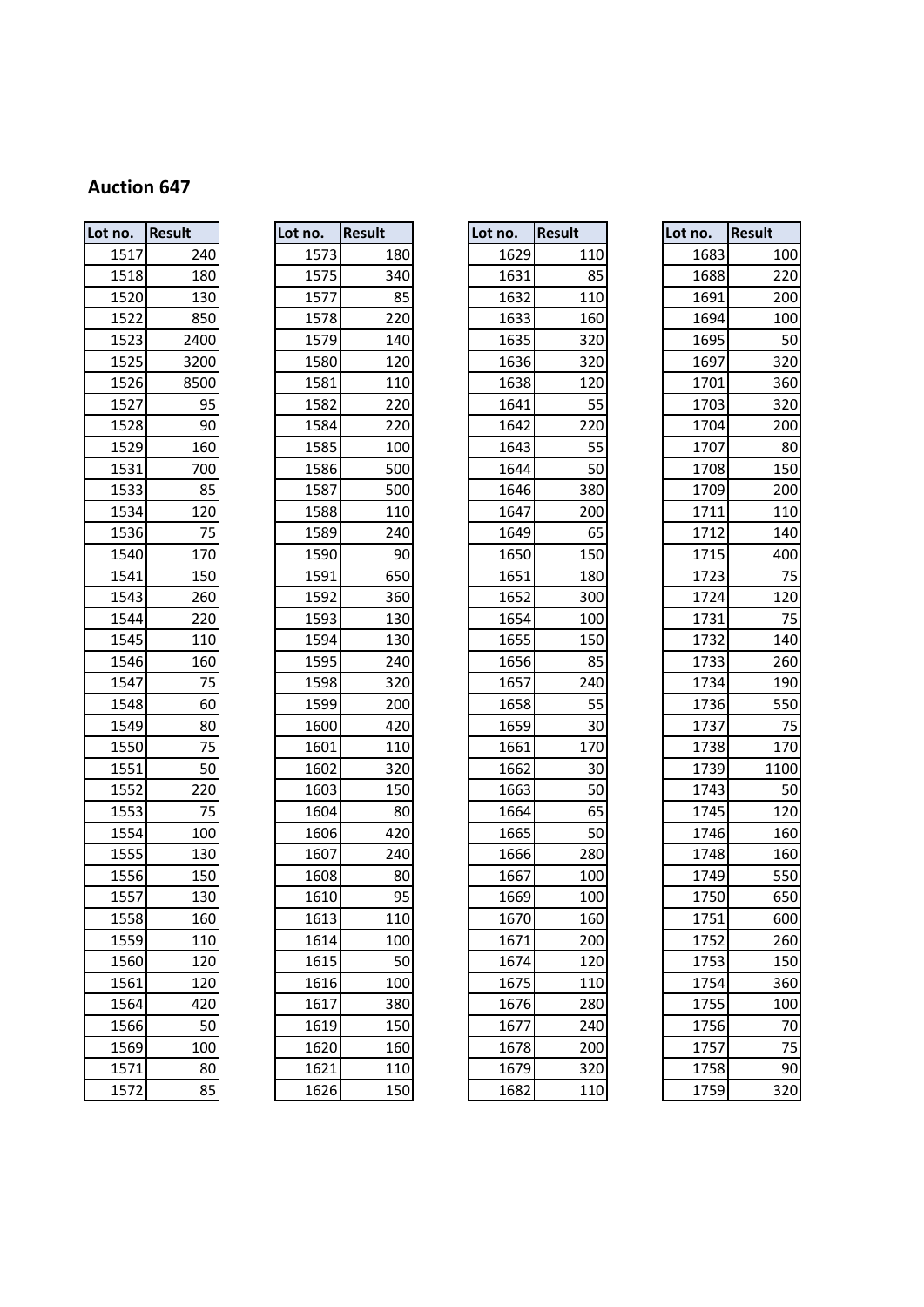| Lot no. | Result | Lot no. | Result | Lot no. | <b>Result</b> | Lot no. | <b>Result</b>           |
|---------|--------|---------|--------|---------|---------------|---------|-------------------------|
| 1760    | 340    | 1812    | 220    | 1860    | 280           | 1904    |                         |
| 1761    | 340    | 1813    | 220    | 1861    | 100           | 1905    |                         |
| 1762    | 75     | 1814    | 300    | 1862    | 260           | 1906    |                         |
| 1763    | 75     | 1817    | 800    | 1863    | 500           | 1908    |                         |
| 1765    | 400    | 1818    | 220    | 1864    | 100           | 1909    |                         |
| 1769    | 240    | 1820    | 240    | 1865    | 260           | 1910    |                         |
| 1770    | 200    | 1822    | 2400   | 1866    | 700           | 1911    |                         |
| 1773    | 100    | 1823    | 1500   | 1867    | 420           | 1912    |                         |
| 1774    | 120    | 1824    | 300    | 1869    | 170           | 1913    |                         |
| 1775    | 220    | 1825    | 900    | 1870    | 200           | 1914    |                         |
| 1777    | 75     | 1826    | 200    | 1871    | 360           | 1915    |                         |
| 1779    | 750    | 1828    | 80     | 1872    | 80            | 1916    | 3                       |
| 1781    | 1800   | 1829    | 320    | 1873    | 240           | 1917    |                         |
| 1782    | 300    | 1830    | 340    | 1875    | 240           | 1918    |                         |
| 1783    | 200    | 1832    | 500    | 1876    | 170           | 1919    |                         |
| 1784    | 170    | 1834    | 600    | 1877    | 160           | 1920    |                         |
| 1785    | 200    | 1835    | 110    | 1878    | 200           | 1921    |                         |
| 1786    | 650    | 1836    | 320    | 1879    | 300           | 1923    |                         |
| 1787    | 190    | 1837    | 220    | 1880    | 300           | 1924    |                         |
| 1788    | 2200   | 1838    | 480    | 1883    | 50            | 1925    |                         |
| 1789    | 1200   | 1840    | 320    | 1884    | 130           | 1926    |                         |
| 1790    | 1200   | 1841    | 1500   | 1885    | 160           | 1927    |                         |
| 1791    | 220    | 1842    | 500    | 1886    | 750           | 1928    |                         |
| 1792    | 130    | 1843    | 1600   | 1887    | 120           | 1929    |                         |
| 1793    | 120    | 1844    | 800    | 1888    | 300           | 1930    |                         |
| 1794    | 110    | 1845    | 600    | 1889    | 200           | 1931    |                         |
| 1795    | 460    | 1846    | 280    | 1890    | 220           | 1932    |                         |
| 1796    | 260    | 1847    | 380    | 1891    | 130           | 1933    |                         |
| 1797    | 260    | 1848    | 50     | 1892    | 100           | 1934    |                         |
| 1798    | 850    | 1849    | 110    | 1893    | 360           | 1935    |                         |
| 1800    | 360    | 1850    | 320    | 1894    | 80            | 1936    |                         |
| 1802    | 440    | 1851    | 95     | 1895    | 420           | 1937    |                         |
| 1803    | 380    | 1852    | 1500   | 1896    | 180           | 1938    |                         |
| 1804    | 200    | 1853    | 550    | 1897    | 340           | 1939    |                         |
| 1805    | 750    | 1854    | 300    | 1898    | 280           | 1940    | $\overline{\mathbf{c}}$ |
| 1806    | 850    | 1855    | 340    | 1899    | 110           | 1941    |                         |
| 1807    | 100    | 1856    | 140    | 1900    | 190           | 1942    |                         |
| 1808    | 120    | 1857    | 260    | 1901    | 260           | 1945    |                         |
| 1809    | 100    | 1858    | 140    | 1902    | 260           | 1946    |                         |
| 1810    | 600    | 1859    | 3000   | 1903    | 170           | 1949    |                         |

| no.  | <b>Result</b> | Lot no. | <b>Result</b> | Lot no. | <b>Result</b> | Lot no. | <b>Result</b> |
|------|---------------|---------|---------------|---------|---------------|---------|---------------|
| 1760 | 340           | 1812    | 220           | 1860    | 280           | 1904    | 420           |
| 1761 | 340           | 1813    | 220           | 1861    | 100           | 1905    | 240           |
| 1762 | 75            | 1814    | 300           | 1862    | 260           | 1906    | 500           |
| 1763 | 75            | 1817    | 800           | 1863    | 500           | 1908    | 260           |
| 1765 | 400           | 1818    | 220           | 1864    | 100           | 1909    | 400           |
| 1769 | 240           | 1820    | 240           | 1865    | 260           | 1910    | 550           |
| 1770 | 200           | 1822    | 2400          | 1866    | 700           | 1911    | 60            |
| 1773 | 100           | 1823    | 1500          | 1867    | 420           | 1912    | 160           |
| 1774 | 120           | 1824    | 300           | 1869    | 170           | 1913    | 220           |
| 1775 | 220           | 1825    | 900           | 1870    | 200           | 1914    | 320           |
| 1777 | 75            | 1826    | 200           | 1871    | 360           | 1915    | 340           |
| 1779 | 750           | 1828    | 80            | 1872    | 80            | 1916    | 3200          |
| 1781 | 1800          | 1829    | 320           | 1873    | 240           | 1917    | 460           |
| 1782 | 300           | 1830    | 340           | 1875    | 240           | 1918    | 360           |
| 1783 | 200           | 1832    | 500           | 1876    | 170           | 1919    | 100           |
| 1784 | 170           | 1834    | 600           | 1877    | 160           | 1920    | 280           |
| 1785 | 200           | 1835    | 110           | 1878    | 200           | 1921    | 750           |
| 1786 | 650           | 1836    | 320           | 1879    | 300           | 1923    | 600           |
| 1787 | 190           | 1837    | 220           | 1880    | 300           | 1924    | 240           |
| 1788 | 2200          | 1838    | 480           | 1883    | 50            | 1925    | 100           |
| 1789 | 1200          | 1840    | 320           | 1884    | 130           | 1926    | 950           |
| 1790 | 1200          | 1841    | 1500          | 1885    | 160           | 1927    | 850           |
| 1791 | 220           | 1842    | 500           | 1886    | 750           | 1928    | 220           |
| 1792 | 130           | 1843    | 1600          | 1887    | 120           | 1929    | 550           |
| 1793 | 120           | 1844    | 800           | 1888    | 300           | 1930    | 200           |
| 1794 | 110           | 1845    | 600           | 1889    | 200           | 1931    | 170           |
| 1795 | 460           | 1846    | 280           | 1890    | 220           | 1932    | 300           |
| 1796 | 260           | 1847    | 380           | 1891    | 130           | 1933    | 850           |
| 1797 | 260           | 1848    | 50            | 1892    | 100           | 1934    | 120           |
| 1798 | 850           | 1849    | 110           | 1893    | 360           | 1935    | 950           |
| 1800 | 360           | 1850    | 320           | 1894    | 80            | 1936    | 320           |
| 1802 | 440           | 1851    | 95            | 1895    | 420           | 1937    | 160           |
| 1803 | 380           | 1852    | 1500          | 1896    | 180           | 1938    | 240           |
| 1804 | 200           | 1853    | 550           | 1897    | 340           | 1939    | 360           |
| 1805 | 750           | 1854    | 300           | 1898    | 280           | 1940    | 2400          |
| 1806 | 850           | 1855    | 340           | 1899    | 110           | 1941    | 600           |
| 1807 | 100           | 1856    | 140           | 1900    | 190           | 1942    | 600           |
| 1808 | 120           | 1857    | 260           | 1901    | 260           | 1945    | 550           |
| 1809 | 100           | 1858    | 140           | 1902    | 260           | 1946    | 750           |
| 1010 | $\sim$        | 1000    | 2000          | 1001    | 170           | 1010    | 000           |

| ot no. | <b>Result</b> |
|--------|---------------|
| 1860   | 280           |
| 1861   | 100           |
| 1862   | 260           |
| 1863   | 500           |
| 1864   | 100           |
| 1865   | 260           |
| 1866   | 700           |
| 1867   | 420           |
| 1869   | 170           |
| 1870   | 200           |
| 1871   | 360           |
| 1872   | 80            |
| 1873   | 240           |
| 1875   | 240           |
| 1876   | 170           |
| 1877   | 160           |
| 1878   | 200           |
| 1879   | 300           |
| 1880   | 300           |
| 1883   | 50            |
| 1884   | 130           |
| 1885   | 160           |
| 1886   | 750           |
| 1887   | 120           |
| 1888   | 300           |
| 1889   | 200           |
| 1890   | 220           |
| 1891   | 130           |
| 1892   | 100           |
| 1893   | 360           |
| 1894   | 80            |
| 1895   | 420           |
| 1896   | 180           |
| 1897   | 340           |
| 1898   | 280           |
| 1899   | 110           |
| 1900   | 190           |
| 1901   | 260           |
| 1902   | 260           |
| 1903   | 17(           |

| no.  | <b>Result</b> | Lot no. | <b>Result</b> | Lot no. |      | <b>Result</b> | Lot no. | <b>Result</b> |
|------|---------------|---------|---------------|---------|------|---------------|---------|---------------|
| 1760 | 340           | 1812    | 220           |         | 1860 | 280           | 1904    | 420           |
| 1761 | 340           | 1813    | 220           |         | 1861 | 100           | 1905    | 240           |
| 1762 | 75            | 1814    | 300           |         | 1862 | 260           | 1906    | 500           |
| 1763 | 75            | 1817    | 800           |         | 1863 | 500           | 1908    | 260           |
| 1765 | 400           | 1818    | 220           |         | 1864 | 100           | 1909    | 400           |
| 1769 | 240           | 1820    | 240           |         | 1865 | 260           | 1910    | 550           |
| 1770 | 200           | 1822    | 2400          |         | 1866 | 700           | 1911    | 60            |
| 1773 | 100           | 1823    | 1500          |         | 1867 | 420           | 1912    | 160           |
| 1774 | 120           | 1824    | 300           |         | 1869 | 170           | 1913    | 220           |
| 1775 | 220           | 1825    | 900           |         | 1870 | 200           | 1914    | 320           |
| 1777 | 75            | 1826    | 200           |         | 1871 | 360           | 1915    | 340           |
| 1779 | 750           | 1828    | 80            |         | 1872 | 80            | 1916    | 3200          |
| 1781 | 1800          | 1829    | 320           |         | 1873 | 240           | 1917    | 460           |
| 1782 | 300           | 1830    | 340           |         | 1875 | 240           | 1918    | 360           |
| 1783 | 200           | 1832    | 500           |         | 1876 | 170           | 1919    | 100           |
| 1784 | 170           | 1834    | 600           |         | 1877 | 160           | 1920    | 280           |
| 1785 | 200           | 1835    | 110           |         | 1878 | 200           | 1921    | 750           |
| 1786 | 650           | 1836    | 320           |         | 1879 | 300           | 1923    | 600           |
| 1787 | 190           | 1837    | 220           |         | 1880 | 300           | 1924    | 240           |
| 1788 | 2200          | 1838    | 480           |         | 1883 | 50            | 1925    | 100           |
| 1789 | 1200          | 1840    | 320           |         | 1884 | 130           | 1926    | 950           |
| 1790 | 1200          | 1841    | 1500          |         | 1885 | 160           | 1927    | 850           |
| 1791 | 220           | 1842    | 500           |         | 1886 | 750           | 1928    | 220           |
| 1792 | 130           | 1843    | 1600          |         | 1887 | 120           | 1929    | 550           |
| 1793 | 120           | 1844    | 800           |         | 1888 | 300           | 1930    | 200           |
| 1794 | 110           | 1845    | 600           |         | 1889 | 200           | 1931    | 170           |
| 1795 | 460           | 1846    | 280           |         | 1890 | 220           | 1932    | 300           |
| 1796 | 260           | 1847    | 380           |         | 1891 | 130           | 1933    | 850           |
| 1797 | 260           | 1848    | 50            |         | 1892 | 100           | 1934    | 120           |
| 1798 | 850           | 1849    | 110           |         | 1893 | 360           | 1935    | 950           |
| 1800 | 360           | 1850    | 320           |         | 1894 | 80            | 1936    | 320           |
| 1802 | 440           | 1851    | 95            |         | 1895 | 420           | 1937    | 160           |
| 1803 | 380           | 1852    | 1500          |         | 1896 | 180           | 1938    | 240           |
| 1804 | 200           | 1853    | 550           |         | 1897 | 340           | 1939    | 360           |
| 1805 | 750           | 1854    | 300           |         | 1898 | 280           | 1940    | 2400          |
| 1806 | 850           | 1855    | 340           |         | 1899 | 110           | 1941    | 600           |
| 1807 | 100           | 1856    | 140           |         | 1900 | 190           | 1942    | 600           |
| 1808 | 120           | 1857    | 260           |         | 1901 | 260           | 1945    | 550           |
| 1809 | 100           | 1858    | 140           |         | 1902 | 260           | 1946    | 750           |
| 1810 | 600           | 1859    | 3000          |         | 1903 | 170           | 1949    | 900           |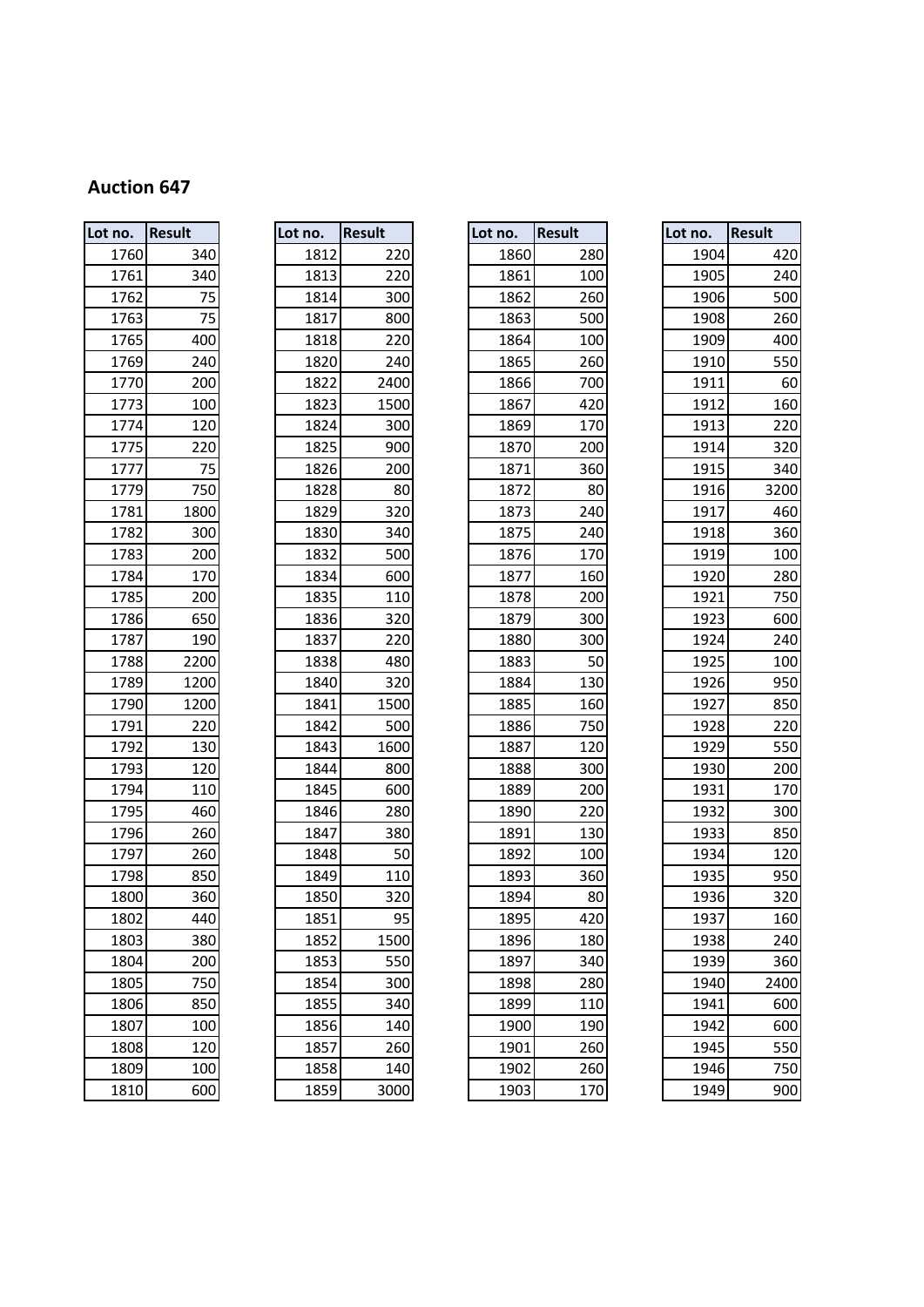| Lot no. | <b>Result</b> |
|---------|---------------|
| 1950    | 140           |
| 1951    | 180           |
| 1952    | 340           |
| 1953    | 650           |
| 1954    | 500           |
| 1955    | 320           |
| 1956    | 550           |
| 1957    | 420           |
| 1958    | 200           |
| 1959    | 600           |
| 1961    | 2800          |
| 1962    | 240           |
| 1963    | 2800          |
| 1964    | 1400          |
| 1966    | 260           |
| 1967    | 340           |
| 1968    | 100           |
| 1969    | 150           |
| 1970    | 240           |
| 1971    | 420           |
| 1972    | 800           |
| 1973    | 170           |
| 1975    | 240           |
| 1976    | 300           |
| 1979    | 80            |
| 1980    | 110           |
| 1981    | 650           |
| 1982    | 190           |
| 1983    | 360           |
| 1984    | 440           |
| 1985    | 200           |
| 1986    | 950           |
| 1987    | 750           |
| 1988    | 480           |
| 1989    | 160           |
| 1990    | 200           |
| 1991    | 140           |
| 1993    | 110           |
| 1994    | 300           |
| 1995    | 1600          |

| Lot no. | Result | Lot no. | <b>Result</b> | Lot no. | <b>Result</b> | Lot no.       | <b>Result</b>   |
|---------|--------|---------|---------------|---------|---------------|---------------|-----------------|
| 1950    | 140    | 1996    | 3200          | 2036    | 3000          | 2076          | <b>380</b>      |
| 1951    | 180    | 1997    | 2600          | 2037    | 100           | 2077          | 700             |
| 1952    | 340    | 1998    | 1800          | 2038    | 500           | 2078          | 1500            |
| 1953    | 650    | 1999    | 1600          | 2039    | 500           | 2080          | 500             |
| 1954    | 500    | 2000    | 3400          | 2040    | 400           | 2081          | 85C             |
| 1955    | 320    | 2001    | 4000          | 2041    | 280           | 2082          | 110             |
| 1956    | 550    | 2002    | 800           | 2042    | 320           | 2083          | 240             |
| 1957    | 420    | 2003    | 800           | 2043    | 460           | 2084          | 240             |
| 1958    | 200    | 2004    | 4800          | 2044    | 2000          | 2085          | 500             |
| 1959    | 600    | 2005    | 4000          | 2045    | 440           | 2086          | 650             |
| 1961    | 2800   | 2006    | 1800          | 2046    | 500           | 2087          | 60 <sub>C</sub> |
| 1962    | 240    | 2007    | 3600          | 2047    | 1500          | 2088          | 48C             |
| 1963    | 2800   | 2008    | 1600          | 2048    | 650           | 2089          | 4400            |
| 1964    | 1400   | 2009    | 2200          | 2049    | 2000          | 2090          | 750             |
| 1966    | 260    | 2010    | 380           | 2050    | 650           | 2091          | 500             |
| 1967    | 340    | 2011    | 1800          | 2051    | 100           | 2092          | 850             |
| 1968    | 100    | 2012    | 850           | 2052    | 1000          | 2093          | 380C            |
| 1969    | 150    | 2013    | 1100          | 2053    | 750           | 2094          | 550             |
| 1970    | 240    | 2014    | 700           | 2054    | 170           | 2095          | 440             |
| 1971    | 420    | 2015    | 650           | 2055    | 220           | 2096          | 800             |
| 1972    | 800    | 2016    | 500           | 2056    | 1400          | 2097          | 320             |
| 1973    | 170    | 2017    | 2600          | 2057    | 550           | 2098          | 240             |
| 1975    | 240    | 2018    | 2400          | 2058    | 360           | 2099          | 2200            |
| 1976    | 300    | 2019    | 3000          | 2059    | 1800          | 2100          | 700             |
| 1979    | 80     | 2020    | 2600          | 2060    | 400           | 2101          | 300             |
| 1980    | 110    | 2021    | 700           | 2061    | 480           | 2105          | 1300            |
| 1981    | 650    | 2022    | 1800          | 2062    | 2200          | 2106          | 1100            |
| 1982    | 190    | 2023    | 2400          | 2063    | 1400          | 2107          | 700             |
| 1983    | 360    | 2024    | 1400          | 2064    | 1200          | 2108          | 40 <sub>C</sub> |
| 1984    | 440    | 2025    | 750           | 2065    | 4800          | 2109          | 2600            |
| 1985    | 200    | 2026    | 900           | 2066    | 1800          | 2110          | 750             |
| 1986    | 950    | 2027    | 1300          | 2067    | 850           | 2111          | 140             |
| 1987    | 750    | 2028    | 420           | 2068    | 320           | 2113          | 320             |
| 1988    | 480    | 2029    | 2200          | 2069    | 900           | 2114          | 800             |
| 1989    | 160    | 2030    | 500           | 2070    | 950           | 2115          | 1200            |
| 1990    | 200    | 2031    | 500           | 2071    | 160           | 2116          | 360             |
| 1991    | 140    | 2032    | 850           | 2072    | 100           | 2117          | 1800            |
| 1993    | 110    | 2033    | 200           | 2073    | 300           | 2118          | 550             |
| 1994    | 300    | 2034    | 260           | 2074    | 150           | 2119          | 550             |
| 0.005   | 1000   | 2025    | 1222          | $207$   | 1222          | $\frac{1}{2}$ | $\sim$          |

| ot no. | <b>Result</b> |
|--------|---------------|
| 2036   | 3000          |
| 2037   | 100           |
| 2038   | 500           |
| 2039   | 500           |
| 2040   | 400           |
| 2041   | 280           |
| 2042   | 320           |
| 2043   | 460           |
| 2044   | 2000          |
| 2045   | 440           |
| 2046   | 500           |
| 2047   | 1500          |
| 2048   | 650           |
| 2049   | 2000          |
| 2050   | 650           |
| 2051   | 100           |
| 2052   | 1000          |
| 2053   | 750           |
| 2054   | 170           |
| 2055   | 220           |
| 2056   | 1400          |
| 2057   | 550           |
| 2058   | 360           |
| 2059   | 1800          |
| 2060   | 400           |
| 2061   | 480           |
| 2062   | 2200          |
| 2063   | 1400          |
| 2064   | 1200          |
| 2065   | 4800          |
| 2066   | 1800          |
| 2067   | 850           |
| 2068   | 320           |
| 2069   | 900           |
| 2070   | 950           |
| 2071   | 160           |
| 2072   | 100           |
| 2073   | 300           |
| 2074   | 150           |
| 2075   | 1300          |

| no.  | <b>Result</b> | Lot no. | <b>Result</b> | Lot no. | <b>Result</b> | Lot no. | <b>Result</b> |
|------|---------------|---------|---------------|---------|---------------|---------|---------------|
| 1950 | 140           | 1996    | 3200          | 2036    | 3000          | 2076    | 380           |
| 1951 | 180           | 1997    | 2600          | 2037    | 100           | 2077    | 700           |
| 1952 | 340           | 1998    | 1800          | 2038    | 500           | 2078    | 1500          |
| 1953 | 650           | 1999    | 1600          | 2039    | 500           | 2080    | 500           |
| 1954 | 500           | 2000    | 3400          | 2040    | 400           | 2081    | 850           |
| 1955 | 320           | 2001    | 4000          | 2041    | 280           | 2082    | 110           |
| 1956 | 550           | 2002    | 800           | 2042    | 320           | 2083    | 240           |
| 1957 | 420           | 2003    | 800           | 2043    | 460           | 2084    | 240           |
| 1958 | 200           | 2004    | 4800          | 2044    | 2000          | 2085    | 500           |
| 1959 | 600           | 2005    | 4000          | 2045    | 440           | 2086    | 650           |
| 1961 | 2800          | 2006    | 1800          | 2046    | 500           | 2087    | 600           |
| 1962 | 240           | 2007    | 3600          | 2047    | 1500          | 2088    | 480           |
| 1963 | 2800          | 2008    | 1600          | 2048    | 650           | 2089    | 4400          |
| 1964 | 1400          | 2009    | 2200          | 2049    | 2000          | 2090    | 750           |
| 1966 | 260           | 2010    | 380           | 2050    | 650           | 2091    | 500           |
| 1967 | 340           | 2011    | 1800          | 2051    | 100           | 2092    | 850           |
| 1968 | 100           | 2012    | 850           | 2052    | 1000          | 2093    | 3800          |
| 1969 | 150           | 2013    | 1100          | 2053    | 750           | 2094    | 550           |
| 1970 | 240           | 2014    | 700           | 2054    | 170           | 2095    | 440           |
| 1971 | 420           | 2015    | 650           | 2055    | 220           | 2096    | 800           |
| 1972 | 800           | 2016    | 500           | 2056    | 1400          | 2097    | 320           |
| 1973 | 170           | 2017    | 2600          | 2057    | 550           | 2098    | 240           |
| 1975 | 240           | 2018    | 2400          | 2058    | 360           | 2099    | 2200          |
| 1976 | 300           | 2019    | 3000          | 2059    | 1800          | 2100    | 700           |
| 1979 | 80            | 2020    | 2600          | 2060    | 400           | 2101    | 300           |
| 1980 | 110           | 2021    | 700           | 2061    | 480           | 2105    | 1300          |
| 1981 | 650           | 2022    | 1800          | 2062    | 2200          | 2106    | 1100          |
| 1982 | 190           | 2023    | 2400          | 2063    | 1400          | 2107    | 700           |
| 1983 | 360           | 2024    | 1400          | 2064    | 1200          | 2108    | 400           |
| 1984 | 440           | 2025    | 750           | 2065    | 4800          | 2109    | 2600          |
| 1985 | 200           | 2026    | 900           | 2066    | 1800          | 2110    | 750           |
| 1986 | 950           | 2027    | 1300          | 2067    | 850           | 2111    | 140           |
| 1987 | 750           | 2028    | 420           | 2068    | 320           | 2113    | 320           |
| 1988 | 480           | 2029    | 2200          | 2069    | 900           | 2114    | 800           |
| 1989 | 160           | 2030    | 500           | 2070    | 950           | 2115    | 1200          |
| 1990 | 200           | 2031    | 500           | 2071    | 160           | 2116    | 360           |
| 1991 | 140           | 2032    | 850           | 2072    | 100           | 2117    | 1800          |
| 1993 | 110           | 2033    | 200           | 2073    | 300           | 2118    | 550           |
| 1994 | 300           | 2034    | 260           | 2074    | 150           | 2119    | 550           |
| 1995 | 1600          | 2035    | 1200          | 2075    | 1300          | 2120    | 160           |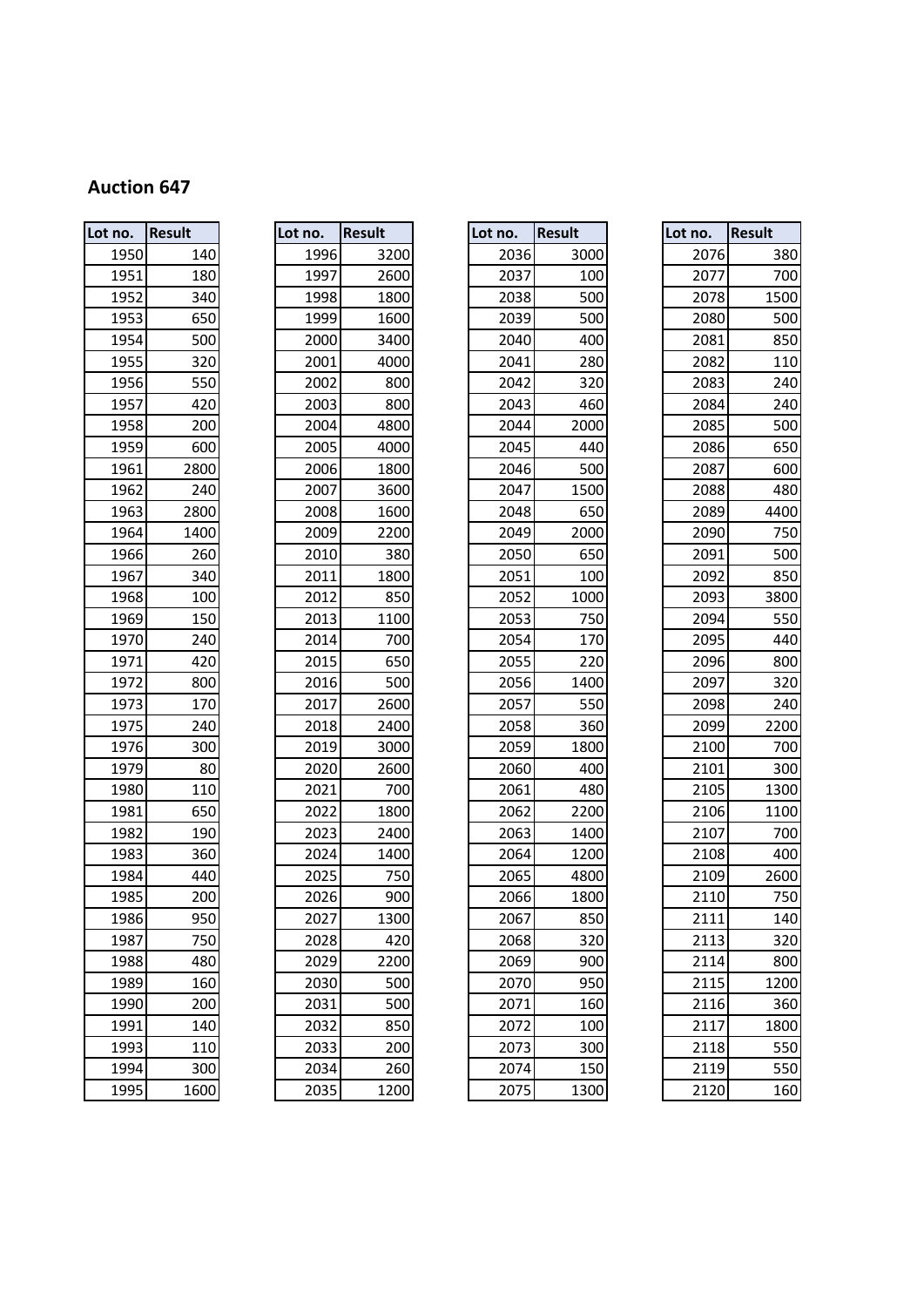| Lot no. | Result | Lot no. | Result | Lot no. | <b>Result</b> |
|---------|--------|---------|--------|---------|---------------|
| 2121    | 1400   | 2161    | 320    | 2203    | 50            |
| 2122    | 180    | 2162    | 320    | 2204    | 550           |
| 2123    | 300    | 2163    | 460    | 2205    | 400           |
| 2124    | 1900   | 2164    | 1700   | 2206    | 420           |
| 2125    | 850    | 2165    | 500    | 2207    | 160           |
| 2126    | 380    | 2166    | 480    | 2208    | 650           |
| 2127    | 600    | 2168    | 100    | 2209    | 650           |
| 2128    | 900    | 2169    | 3600   | 2210    | 100           |
| 2129    | 320    | 2170    | 3400   | 2211    | 200           |
| 2130    | 1000   | 2171    | 1500   | 2212    | 1000          |
| 2131    | 440    | 2172    | 550    | 2213    | 360           |
| 2132    | 400    | 2173    | 340    | 2215    | 1900          |
| 2133    | 700    | 2174    | 440    | 2216    | 260           |
| 2134    | 700    | 2175    | 75     | 2217    | 240           |
| 2135    | 700    | 2176    | 850    | 2218    | 200           |
| 2136    | 6000   | 2177    | 340    | 2219    | 420           |
| 2137    | 400    | 2178    | 150    | 2220    | 1800          |
| 2138    | 1900   | 2179    | 300    | 2221    | 240           |
| 2139    | 1500   | 2180    | 340    | 2222    | 180           |
| 2140    | 750    | 2181    | 75     | 2223    | 180           |
| 2141    | 850    | 2182    | 240    | 2224    | 360           |
| 2142    | 420    | 2183    | 440    | 2225    | 150           |
| 2143    | 550    | 2184    | 120    | 2226    | 160           |
| 2144    | 130    | 2185    | 200    | 2227    | 360           |
| 2145    | 600    | 2186    | 300    | 2228    | 320           |
| 2146    | 1100   | 2187    | 120    | 2229    | 1300          |
| 2147    | 220    | 2188    | 60     | 2230    | 1000          |
| 2148    | 600    | 2189    | 240    | 2231    | 280           |
| 2149    | 800    | 2190    | 280    | 2232    | 260           |
| 2150    | 550    | 2191    | 120    | 2233    | 300           |
| 2151    | 340    | 2193    | 360    | 2234    | 130           |
| 2152    | 240    | 2194    | 360    | 2235    | 1400          |
| 2153    | 320    | 2195    | 220    | 2236    | 800           |
| 2154    | 950    | 2196    | 240    | 2237    | 360           |
| 2155    | 650    | 2197    | 340    | 2238    | 460           |
| 2156    | 1400   | 2198    | 480    | 2240    | 900           |
| 2157    | 220    | 2199    | 100    | 2242    | 100           |
| 2158    | 300    | 2200    | 340    | 2243    | 100           |
| 2159    | 600    | 2201    | 60     | 2244    | 90            |
| 2160    | 650    | 2202    | 200    | 2245    | 2200          |

| no.      | <b>Result</b> | Lot no. | <b>Result</b> | Lot no. | <b>Result</b> | Lot no. | <b>Result</b> |
|----------|---------------|---------|---------------|---------|---------------|---------|---------------|
| 2121     | 1400          | 2161    | 320           | 2203    | 50            | 2246    | 80            |
| 2122     | 180           | 2162    | 320           | 2204    | 550           | 2247    | 360           |
| 2123     | 300           | 2163    | 460           | 2205    | 400           | 2248    | 260           |
| 2124     | 1900          | 2164    | 1700          | 2206    | 420           | 2249    | 1300          |
| 2125     | 850           | 2165    | 500           | 2207    | 160           | 2250    | 480           |
| 2126     | 380           | 2166    | 480           | 2208    | 650           | 2251    | 1200          |
| 2127     | 600           | 2168    | 100           | 2209    | 650           | 2252    | 260           |
| 2128     | 900           | 2169    | 3600          | 2210    | 100           | 2253    | 700           |
| 2129     | 320           | 2170    | 3400          | 2211    | 200           | 2254    | 1000          |
| 2130     | 1000          | 2171    | 1500          | 2212    | 1000          | 2257    | 340           |
| 2131     | 440           | 2172    | 550           | 2213    | 360           | 2258    | 150           |
| 2132     | 400           | 2173    | 340           | 2215    | 1900          | 2259    | 420           |
| 2133     | 700           | 2174    | 440           | 2216    | 260           | 2260    | 100           |
| 2134     | 700           | 2175    | 75            | 2217    | 240           | 2261    | 600           |
| 2135     | 700           | 2176    | 850           | 2218    | 200           | 2262    | 100           |
| 2136     | 6000          | 2177    | 340           | 2219    | 420           | 2263    | 460           |
| 2137     | 400           | 2178    | 150           | 2220    | 1800          | 2264    | 100           |
| 2138     | 1900          | 2179    | 300           | 2221    | 240           | 2265    | 700           |
| 2139     | 1500          | 2180    | 340           | 2222    | 180           | 2266    | 600           |
| 2140     | 750           | 2181    | 75            | 2223    | 180           | 2267    | 700           |
| 2141     | 850           | 2182    | 240           | 2224    | 360           | 2268    | 1800          |
| 2142     | 420           | 2183    | 440           | 2225    | 150           | 2269    | 260           |
| 2143     | 550           | 2184    | 120           | 2226    | 160           | 2270    | 950           |
| 2144     | 130           | 2185    | 200           | 2227    | 360           | 2271    | 180           |
| 2145     | 600           | 2186    | 300           | 2228    | 320           | 2272    | 700           |
| 2146     | 1100          | 2187    | 120           | 2229    | 1300          | 2273    | 180           |
| 2147     | 220           | 2188    | 60            | 2230    | 1000          | 2274    | 120           |
| 2148     | 600           | 2189    | 240           | 2231    | 280           | 2275    | 550           |
| 2149     | 800           | 2190    | 280           | 2232    | 260           | 2276    | 900           |
| 2150     | 550           | 2191    | 120           | 2233    | 300           | 2277    | 340           |
| 2151     | 340           | 2193    | 360           | 2234    | 130           | 2278    | 240           |
| 2152     | 240           | 2194    | 360           | 2235    | 1400          | 2279    | 550           |
| 2153     | 320           | 2195    | 220           | 2236    | 800           | 2280    | 650           |
| 2154     | 950           | 2196    | 240           | 2237    | 360           | 2281    | 240           |
| 2155     | 650           | 2197    | 340           | 2238    | 460           | 2282    | 1600          |
| 2156     | 1400          | 2198    | 480           | 2240    | 900           | 2283    | 1100          |
| 2157     | 220           | 2199    | 100           | 2242    | 100           | 2284    | 220           |
| 2158     | 300           | 2200    | 340           | 2243    | 100           | 2285    | 260           |
| 2159     | 600           | 2201    | 60            | 2244    | 90            | 2286    | 700           |
| $21$ col | CD            | aaoal   | 200           | $2225$  | 2200          | 2207    | 120           |

| ot<br>no. | Result |
|-----------|--------|
| 2203      | 50     |
| 2204      | 550    |
| 2205      | 400    |
| 2206      | 420    |
| 2207      | 160    |
| 2208      | 650    |
| 2209      | 650    |
| 2210      | 100    |
| 2211      | 200    |
| 2212      | 1000   |
| 2213      | 360    |
| 2215      | 1900   |
| 2216      | 260    |
| 2217      | 240    |
| 2218      | 200    |
| 2219      | 420    |
| 2220      | 1800   |
| 2221      | 240    |
| 2222      | 180    |
| 2223      | 180    |
| 2224      | 360    |
| 2225      | 150    |
| 2226      | 160    |
| 2227      | 360    |
| 2228      | 320    |
| 2229      | 1300   |
| 2230      | 1000   |
| 2231      | 280    |
| 2232      | 260    |
| 2233      | 300    |
| 2234      | 130    |
| 2235      | 140    |
| 2236      | 800    |
| 2237      | 360    |
| 2238      | 460    |
| 2240      | 900    |
| 2242      | 100    |
| 2243      | 100    |
| 2244      | 90     |
| 2245      | 2200   |

| no.  | <b>Result</b> | Lot no. | <b>Result</b> | Lot no. | <b>Result</b> | Lot no. | <b>Result</b> |
|------|---------------|---------|---------------|---------|---------------|---------|---------------|
| 2121 | 1400          | 2161    | 320           | 2203    | 50            | 2246    | 80            |
| 2122 | 180           | 2162    | 320           | 2204    | 550           | 2247    | 360           |
| 2123 | 300           | 2163    | 460           | 2205    | 400           | 2248    | 260           |
| 2124 | 1900          | 2164    | 1700          | 2206    | 420           | 2249    | 1300          |
| 2125 | 850           | 2165    | 500           | 2207    | 160           | 2250    | 480           |
| 2126 | 380           | 2166    | 480           | 2208    | 650           | 2251    | 1200          |
| 2127 | 600           | 2168    | 100           | 2209    | 650           | 2252    | 260           |
| 2128 | 900           | 2169    | 3600          | 2210    | 100           | 2253    | 700           |
| 2129 | 320           | 2170    | 3400          | 2211    | 200           | 2254    | 1000          |
| 2130 | 1000          | 2171    | 1500          | 2212    | 1000          | 2257    | 340           |
| 2131 | 440           | 2172    | 550           | 2213    | 360           | 2258    | 150           |
| 2132 | 400           | 2173    | 340           | 2215    | 1900          | 2259    | 420           |
| 2133 | 700           | 2174    | 440           | 2216    | 260           | 2260    | 100           |
| 2134 | 700           | 2175    | 75            | 2217    | 240           | 2261    | 600           |
| 2135 | 700           | 2176    | 850           | 2218    | 200           | 2262    | 100           |
| 2136 | 6000          | 2177    | 340           | 2219    | 420           | 2263    | 460           |
| 2137 | 400           | 2178    | 150           | 2220    | 1800          | 2264    | 100           |
| 2138 | 1900          | 2179    | 300           | 2221    | 240           | 2265    | 700           |
| 2139 | 1500          | 2180    | 340           | 2222    | 180           | 2266    | 600           |
| 2140 | 750           | 2181    | 75            | 2223    | 180           | 2267    | 700           |
| 2141 | 850           | 2182    | 240           | 2224    | 360           | 2268    | 1800          |
| 2142 | 420           | 2183    | 440           | 2225    | 150           | 2269    | 260           |
| 2143 | 550           | 2184    | 120           | 2226    | 160           | 2270    | 950           |
| 2144 | 130           | 2185    | 200           | 2227    | 360           | 2271    | 180           |
| 2145 | 600           | 2186    | 300           | 2228    | 320           | 2272    | 700           |
| 2146 | 1100          | 2187    | 120           | 2229    | 1300          | 2273    | 180           |
| 2147 | 220           | 2188    | 60            | 2230    | 1000          | 2274    | 120           |
| 2148 | 600           | 2189    | 240           | 2231    | 280           | 2275    | 550           |
| 2149 | 800           | 2190    | 280           | 2232    | 260           | 2276    | 900           |
| 2150 | 550           | 2191    | 120           | 2233    | 300           | 2277    | 340           |
| 2151 | 340           | 2193    | 360           | 2234    | 130           | 2278    | 240           |
| 2152 | 240           | 2194    | 360           | 2235    | 1400          | 2279    | 550           |
| 2153 | 320           | 2195    | 220           | 2236    | 800           | 2280    | 650           |
| 2154 | 950           | 2196    | 240           | 2237    | 360           | 2281    | 240           |
| 2155 | 650           | 2197    | 340           | 2238    | 460           | 2282    | 1600          |
| 2156 | 1400          | 2198    | 480           | 2240    | 900           | 2283    | 1100          |
| 2157 | 220           | 2199    | 100           | 2242    | 100           | 2284    | 220           |
| 2158 | 300           | 2200    | 340           | 2243    | 100           | 2285    | 260           |
| 2159 | 600           | 2201    | 60            | 2244    | 90            | 2286    | 700           |
| 2160 | 650           | 2202    | 200           | 2245    | 2200          | 2287    | 130           |